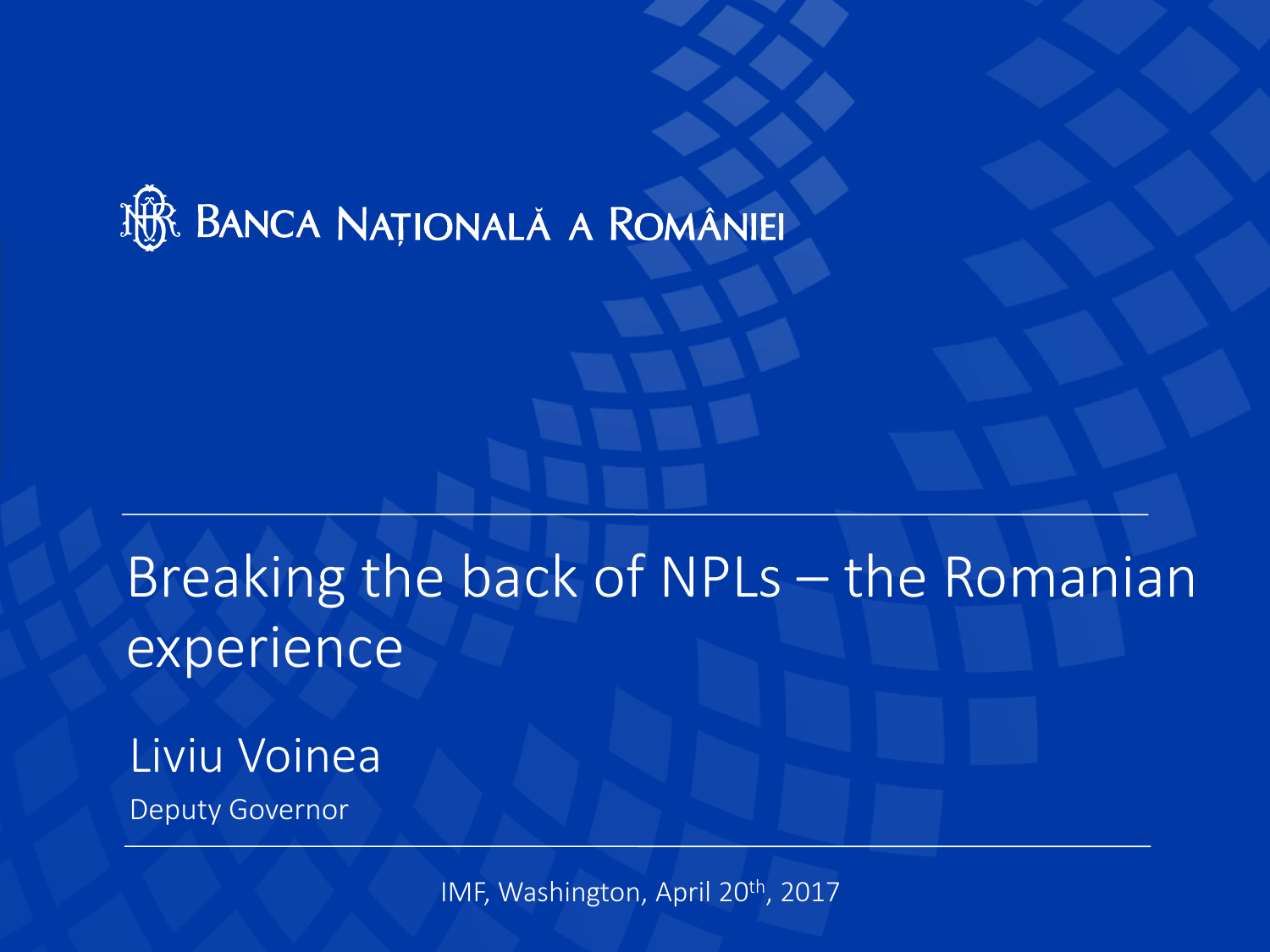# **I. Current state of the Romanian banking sector**

#### **Size**

- $\triangleright$  Number of banks: 37 of which 8 branches of foreign banks
- $\triangleright$  Bank intermediation level:
	- $\triangleright$  Loans to domestic private sector: 29% of GDP (38% of GDP in 2008)
	- $\triangleright$  Net assets: 51.7% of GDP (61%) of GDP in 2008)

### **Capital and risk indicators**

- $\triangleright$  Adequate capital (both quantity and quality):
	- $\triangleright$  Total capital ratio: 18.3%
	- $\triangleright$  Tier 1 ratio: 16.2%
	- Common Tier 1 ratio: 16.2%
- ▶ Strong liquidity: Loan-to-Deposit ratio of 80%
- Lower NPL ratio (EBA definition): 9.5% in December 2016, from 21.5% in September 2014)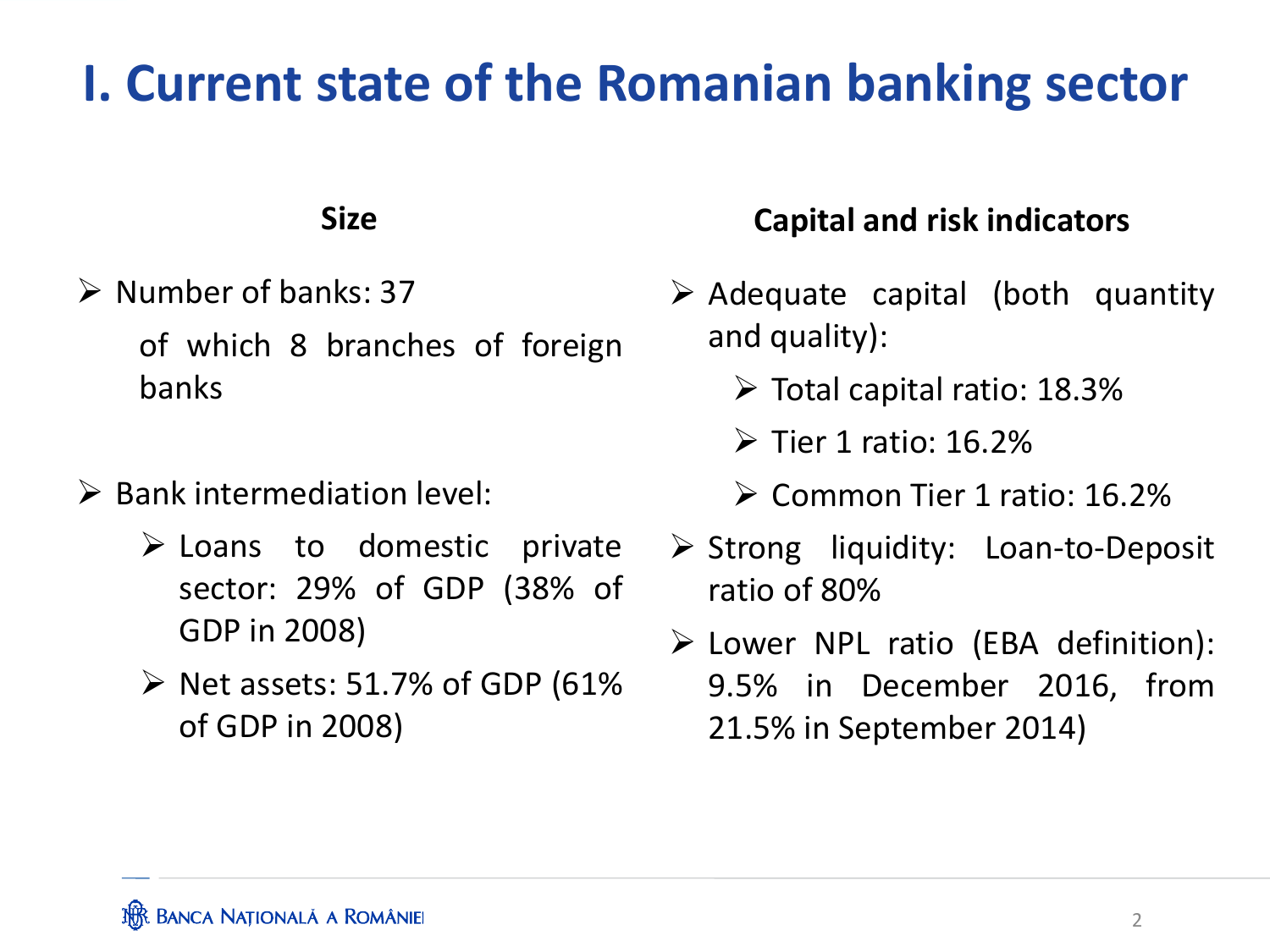### Banking sector is well capitalized

#### **Analysis Ratiosfor the Banking System**



**Liquidity indicators**



\*) indicators are calculated based on data in prudentialreports, prior to submission of audited annualaccounts

*Source: National Bank of Romania*

**BANCA NAȚIONALĂ A ROMÂNIE**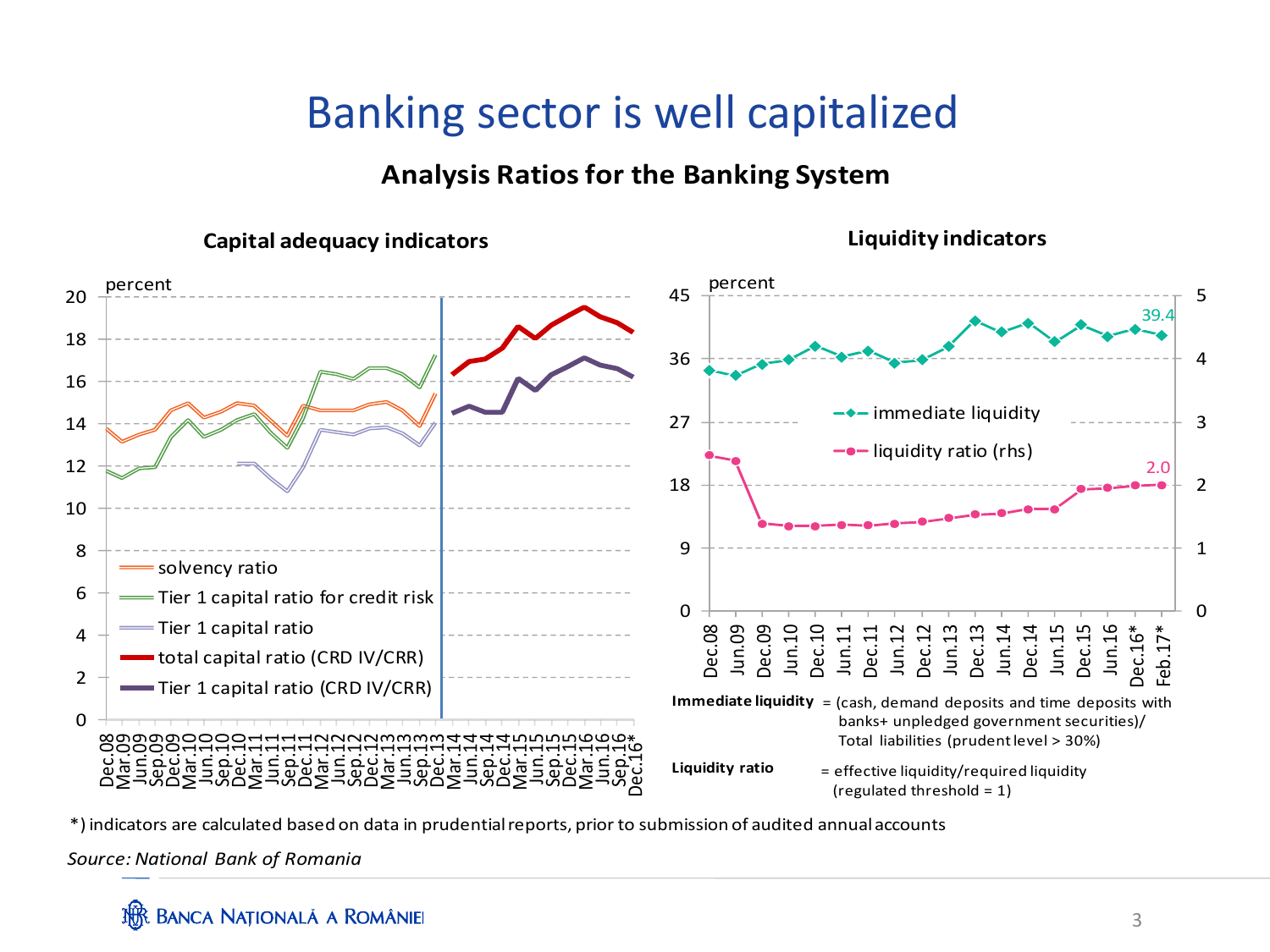### Profitability of the banking sector consolidated in 2016

**Banking System Profitability**



Note: Starting January 1, 2012, Romanian credit institutions apply the IFRS for accounting purposes. \*) indicators are calculated based on data in prudential reports, prior to submission of audited annual accounts

*Source: National Bank of Romania*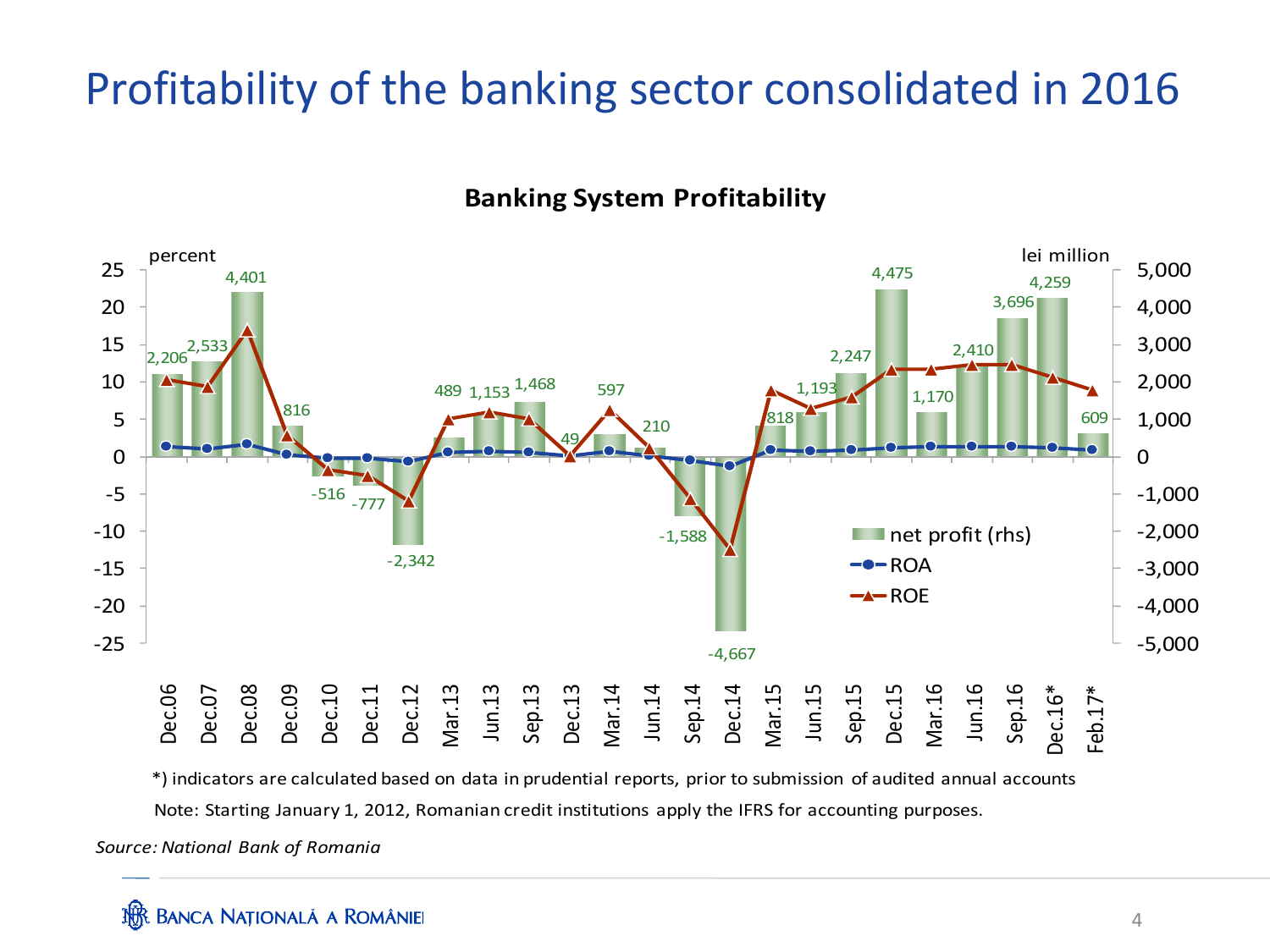### Sustainable LTD ratio

#### **Loan‐to‐Deposit Ratio\***



\*) based on data in the monetary balance sheet

*Source: National Bank of Romania*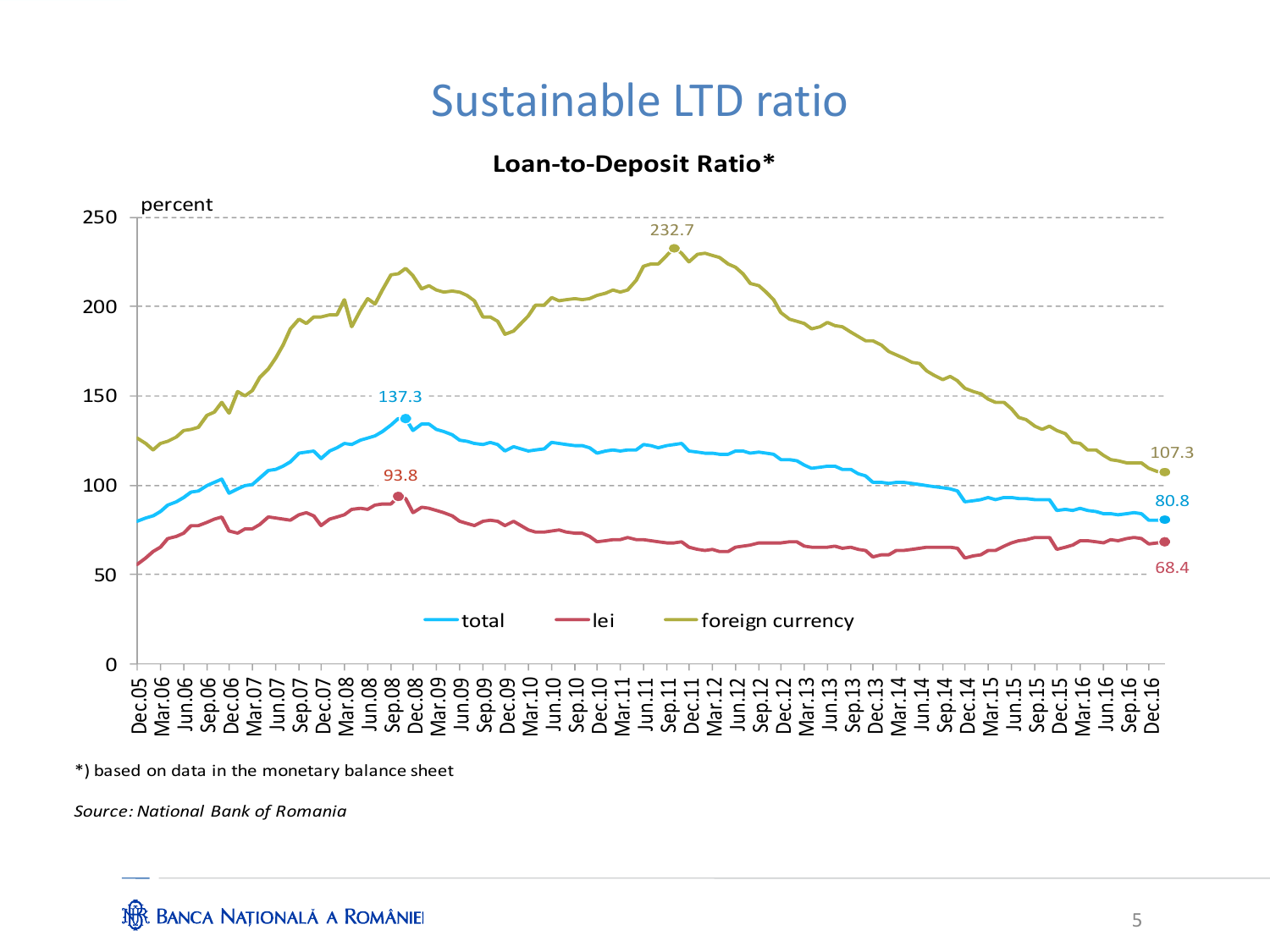### Lower contagion risk



#### **Structure of banks' credit portfolios by currency (end of year) Banks' funding (annual change**)



*Source: NBR*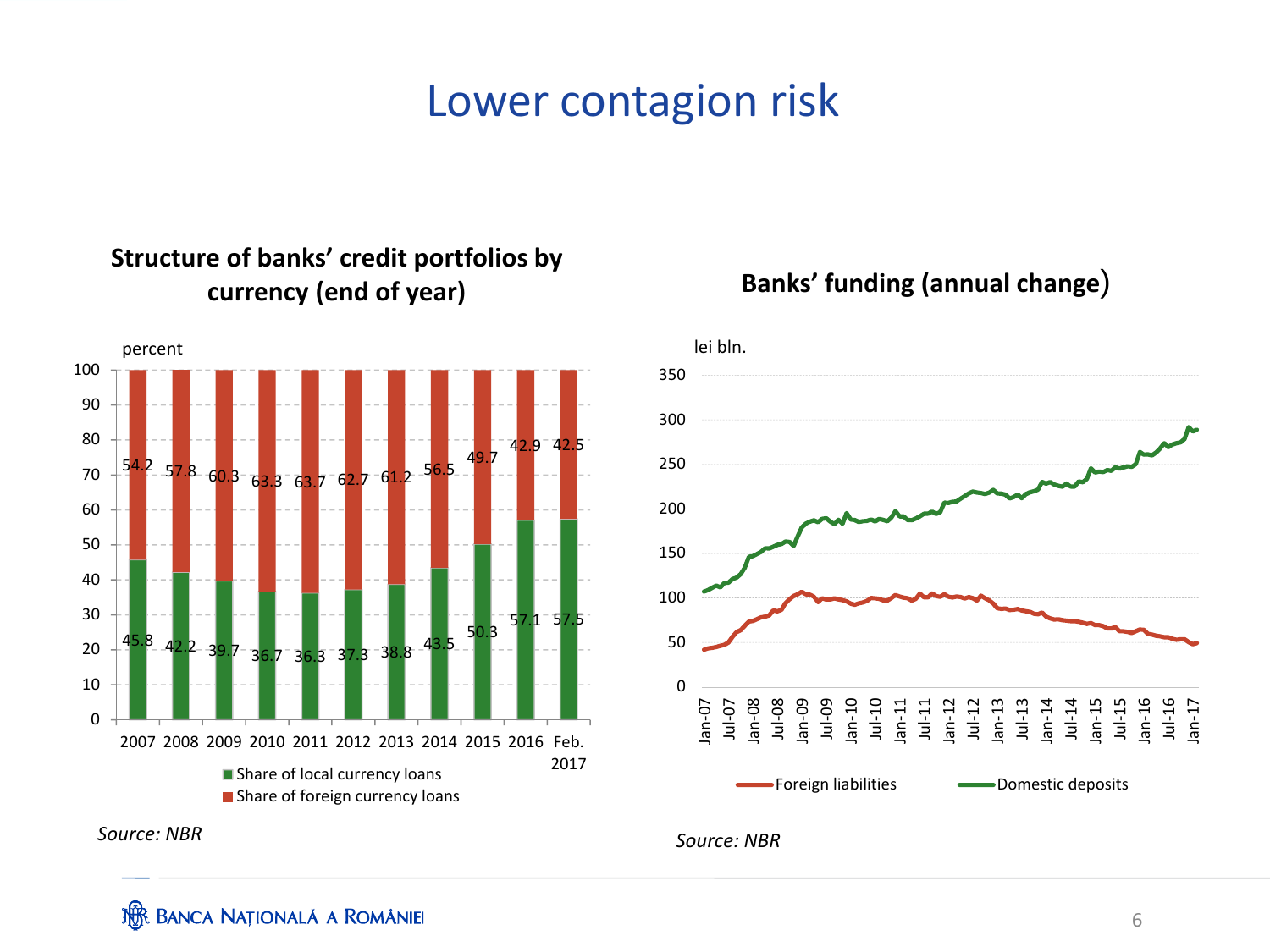### Lending in local currency has accelerated

#### **New loans to households, by currency**

# **loans to non-financial companies, by currency**





*Source: NBR*

*Source: NBR*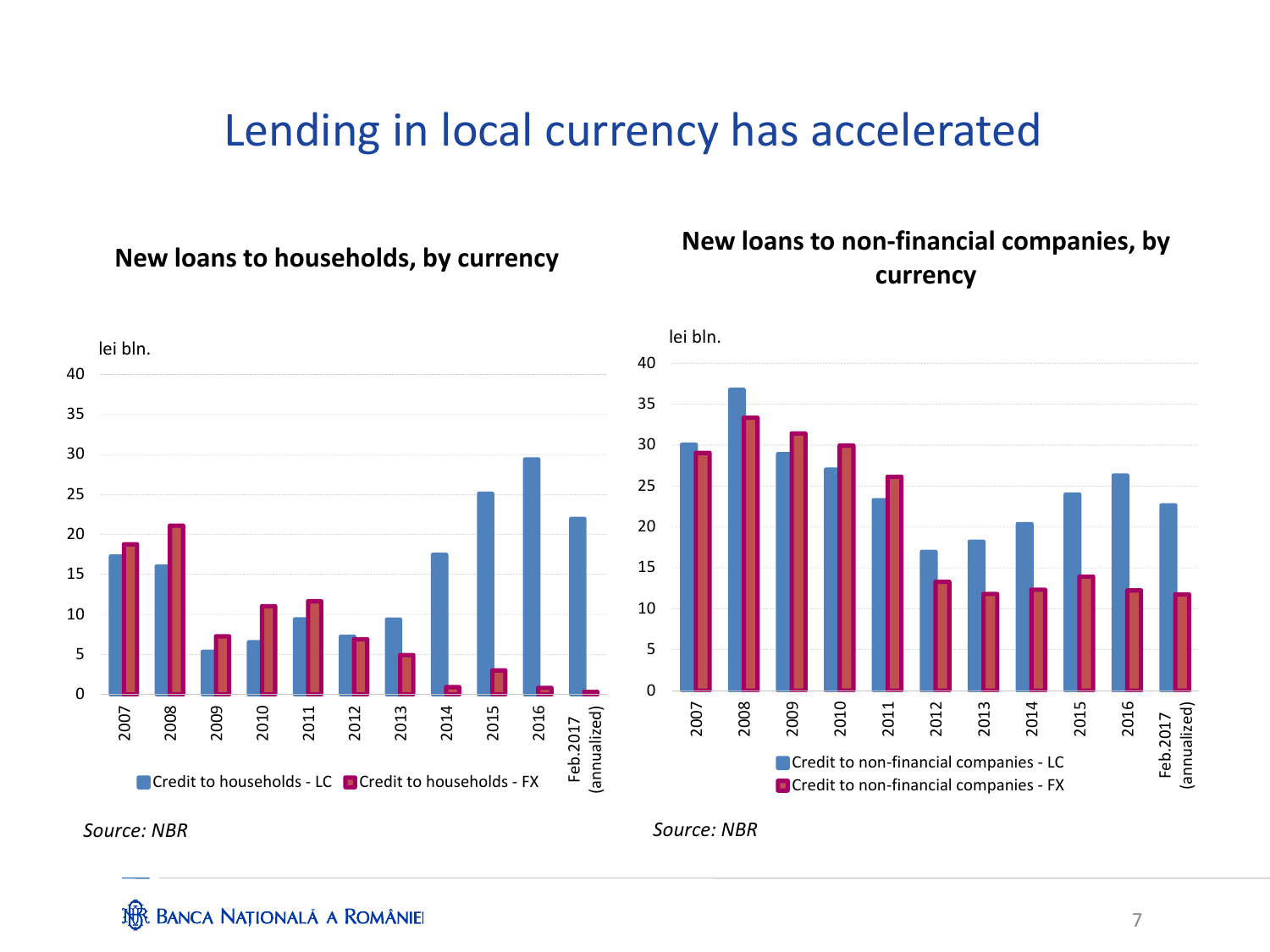### Lower interest rates has stimulated lending in local currency

#### 0.0 0.51.01.52.0 2.53.03.5 02 468 10 121416 18Jan දි May දි Sep දි Jan <u>م:</u> May <u>م:</u> Sep <u>م:</u> Jan ‐11 May ‐11 Sep ‐11 Jan ‐12 May ‐12 Sep ‐12 Jan <u>مب</u> May <u>مب</u> Sep <u>مب</u> Jan ‐14 May ‐14 Sep ‐14 Jan <u>مب</u> May <u>مب</u> Sep <u>مب</u> Jan <u>مب</u> May <u>مب</u> Sep <u>مب</u> Jan ‐17 ROBOR3M New loans to households in lei (rhs) percent lei bln.

#### **Money market interest rate and credit growth in local currency**



**BANCA NAȚIONALĂ A ROMÂNIEI**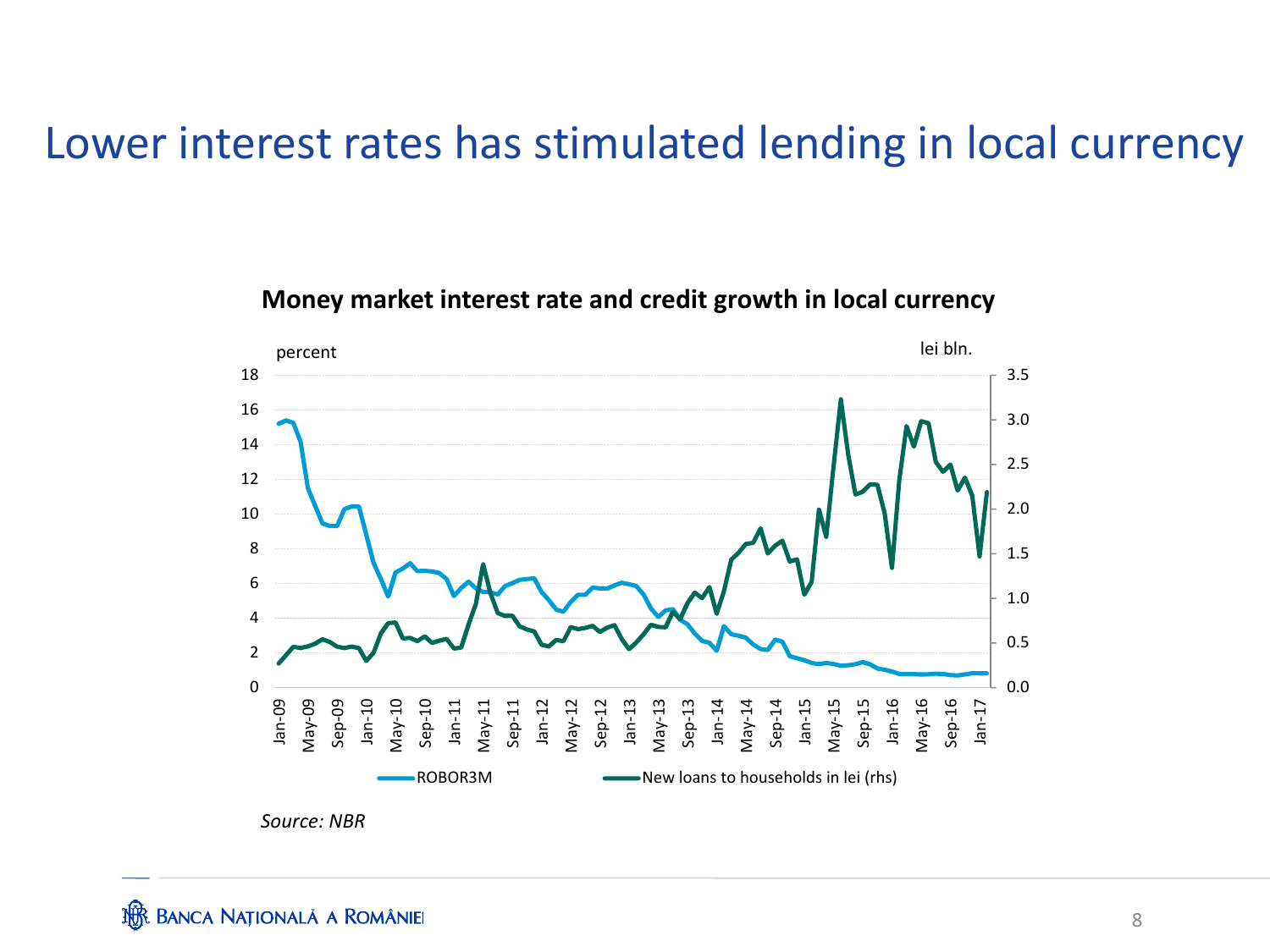## II. The rise and fall of NPLs

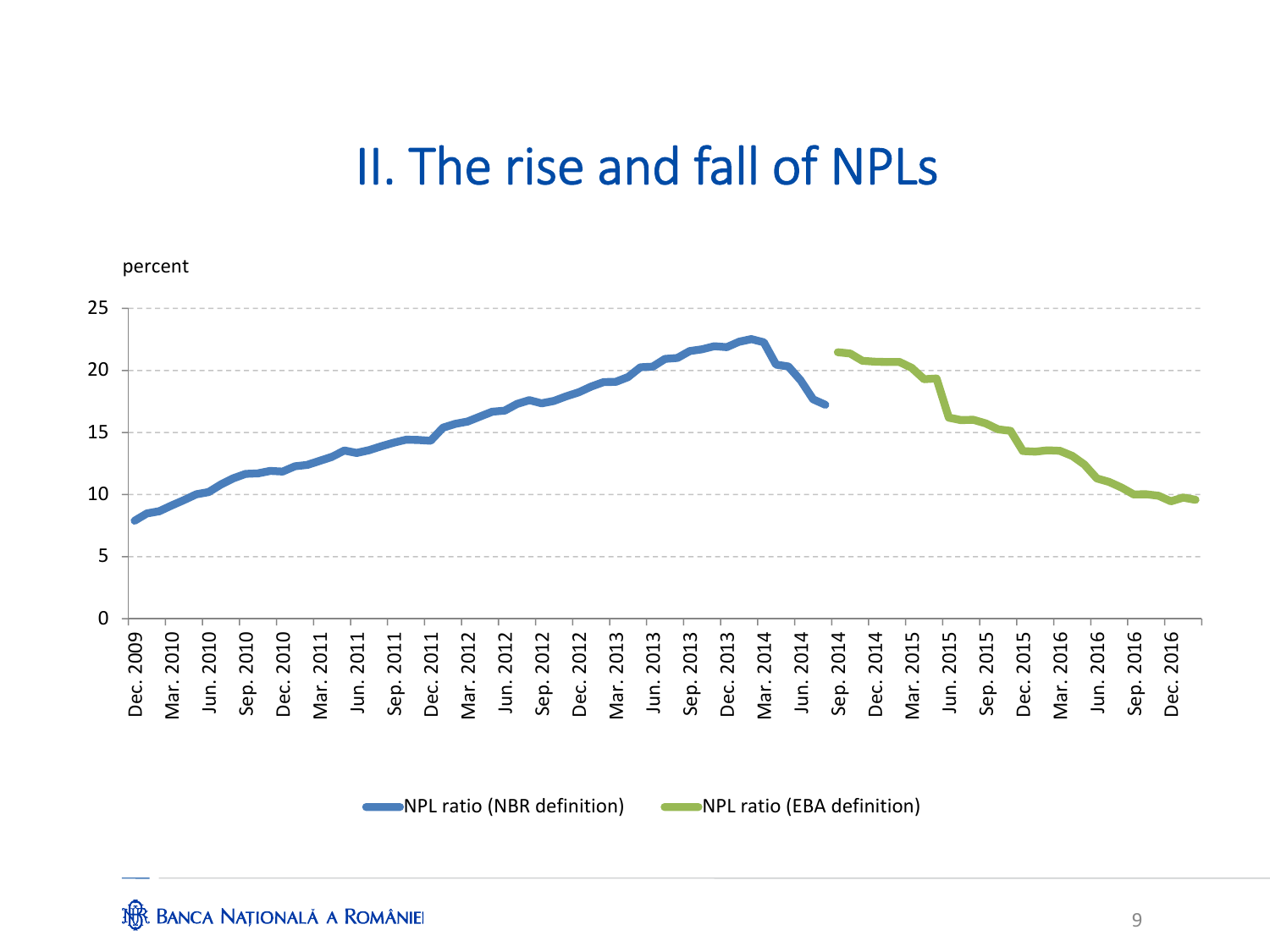### NPLs and GDP: negative correlation

**NPL ratio and GDP growth NPL stock‐to‐GDP ratio**



*Source: NBR, NIS*

*Source: NBR, NIS*

#### **BANCA NAȚIONALĂ A ROMÂNIEI**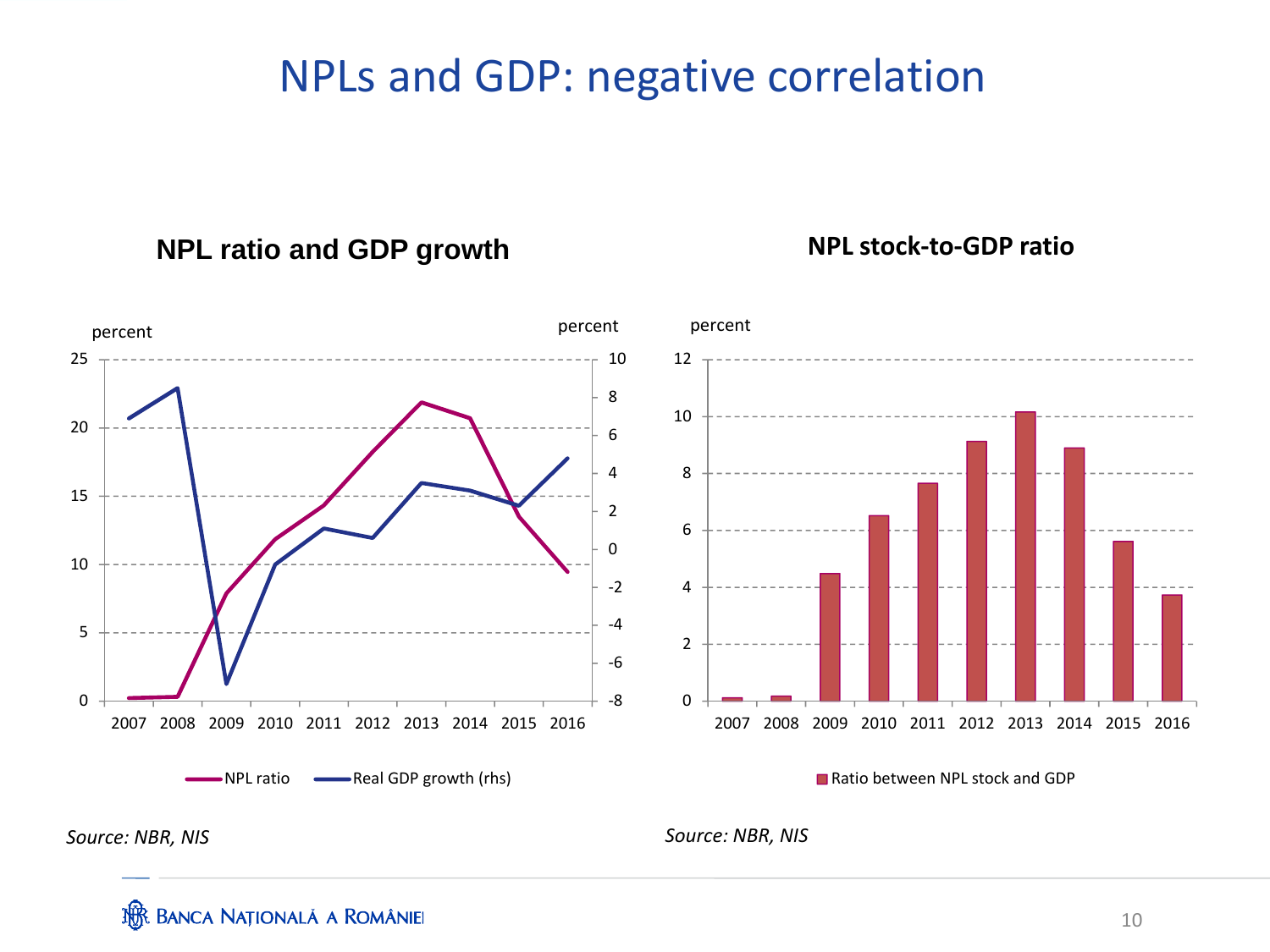### Households are more resilient

#### **NPL ratio for households**



*Source: NBR, Credit Bureau*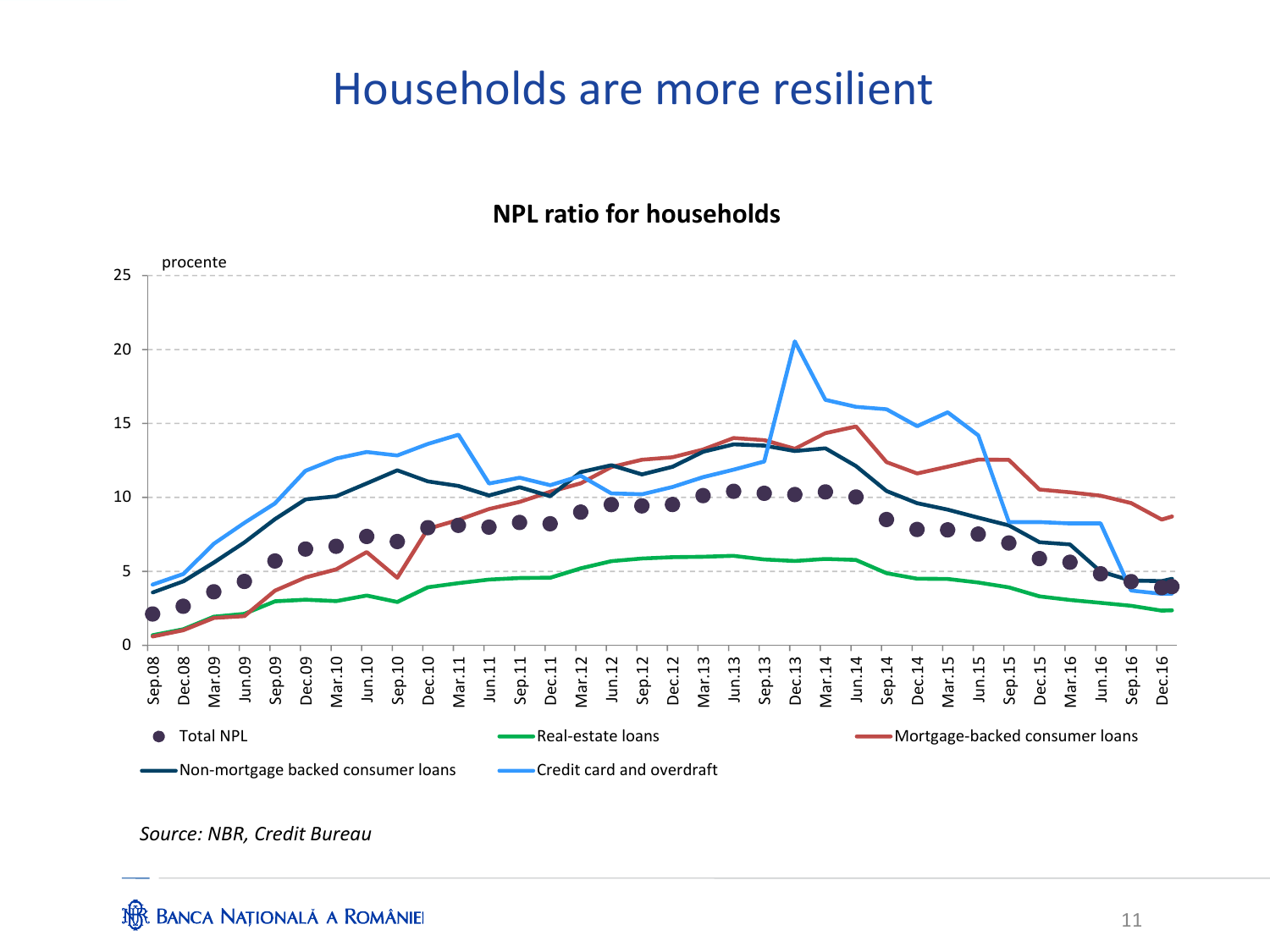### Majority of NPLs were granted in 2007 ‐ 2008

**NPLs for households by originating year and type of loan (December 2016)**



*Source: NBR, Credit Bureau*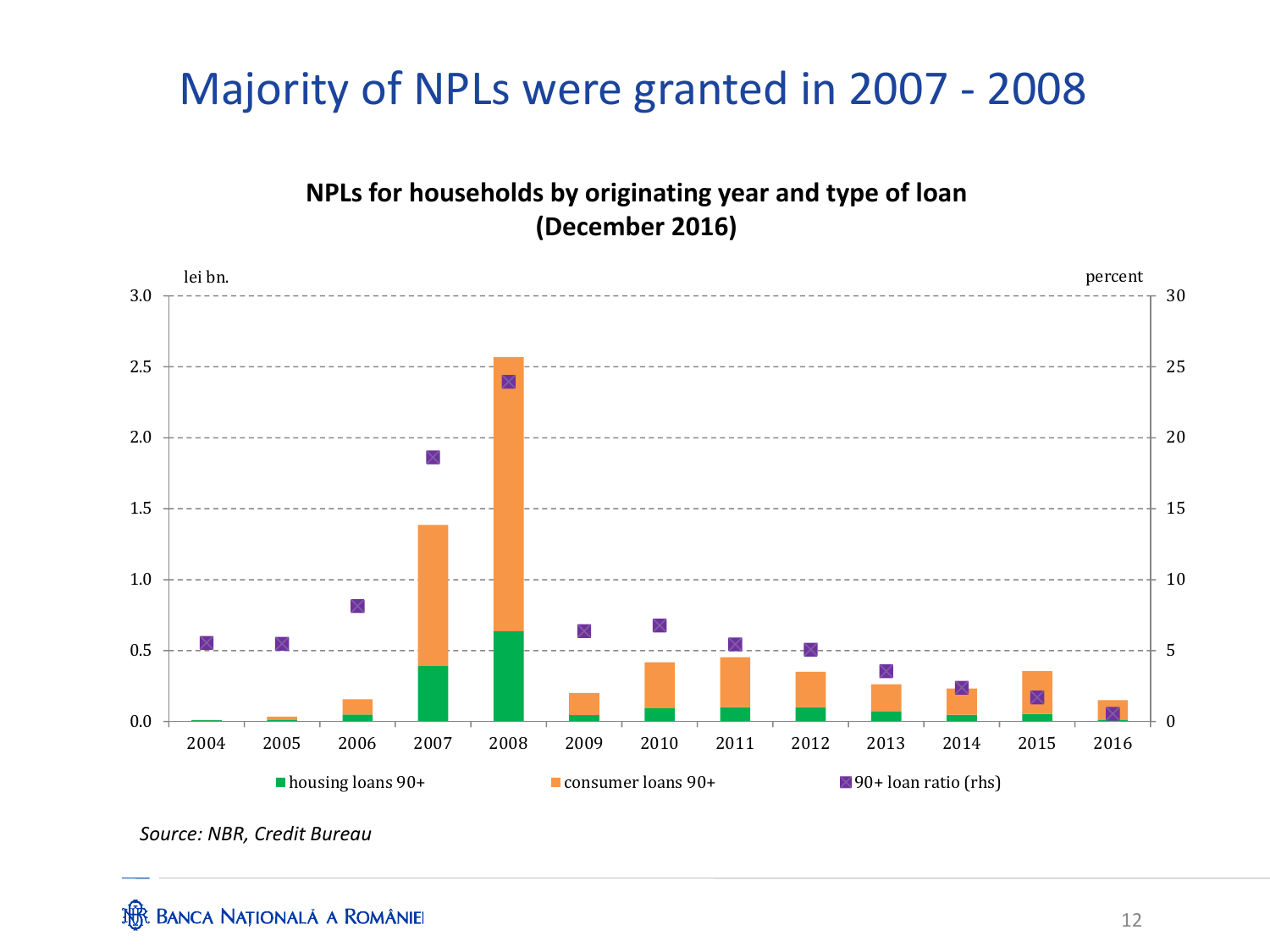### Non‐financial firms have the majority of NPLs

#### **Structure of total loans and NPLs by sector**



**BANCA NAȚIONALĂ A ROMÂNIE**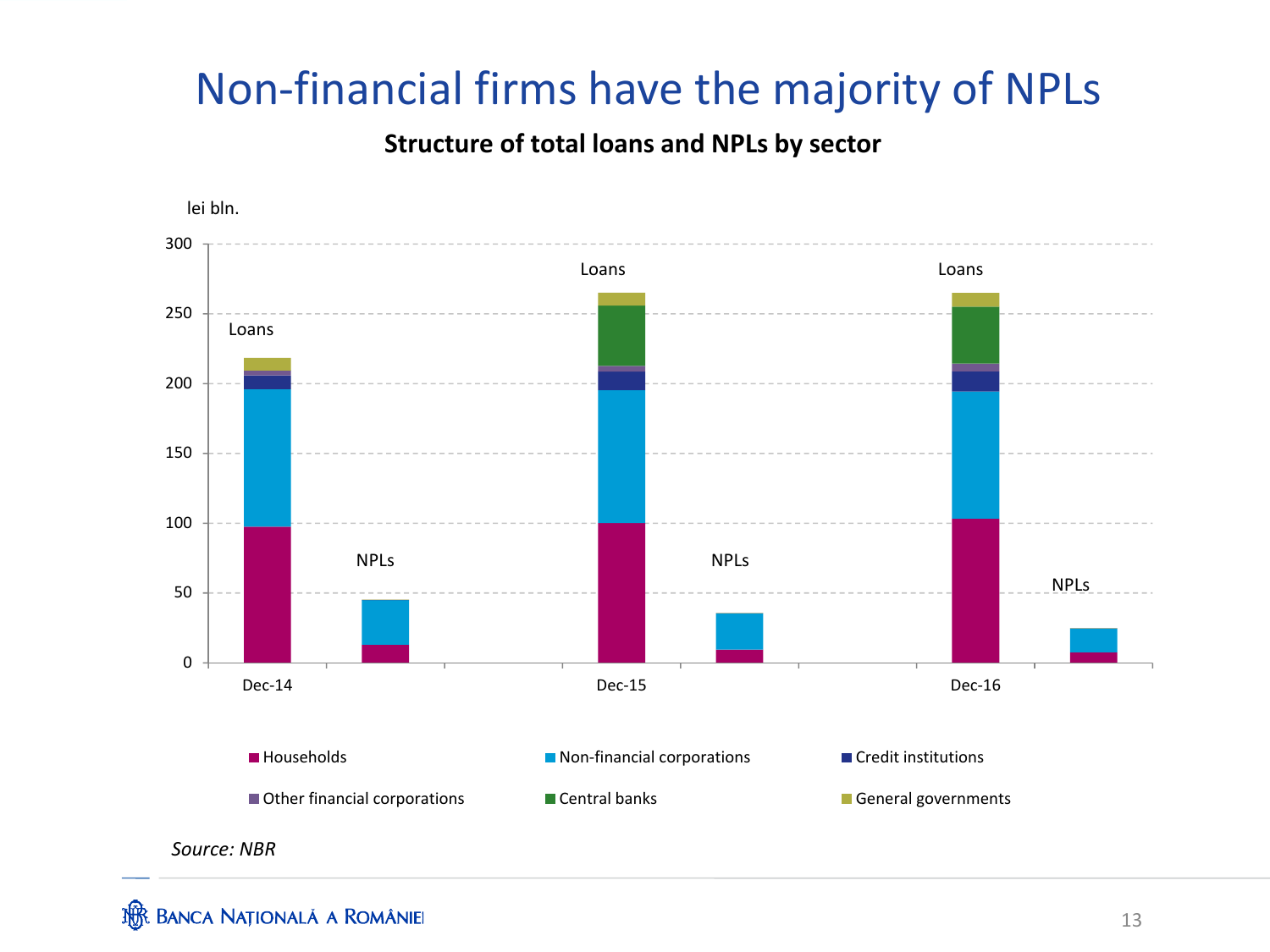### NPL ratio is higher for small and medium enterprises



#### **NPL ratio by the size of companies**

■ Non-performing loans - delay of more than 90 days ■ Non-performing loans - unlikeliness to pay ◆ NPL ratio (rhs)

#### *Source: MPF, NBR*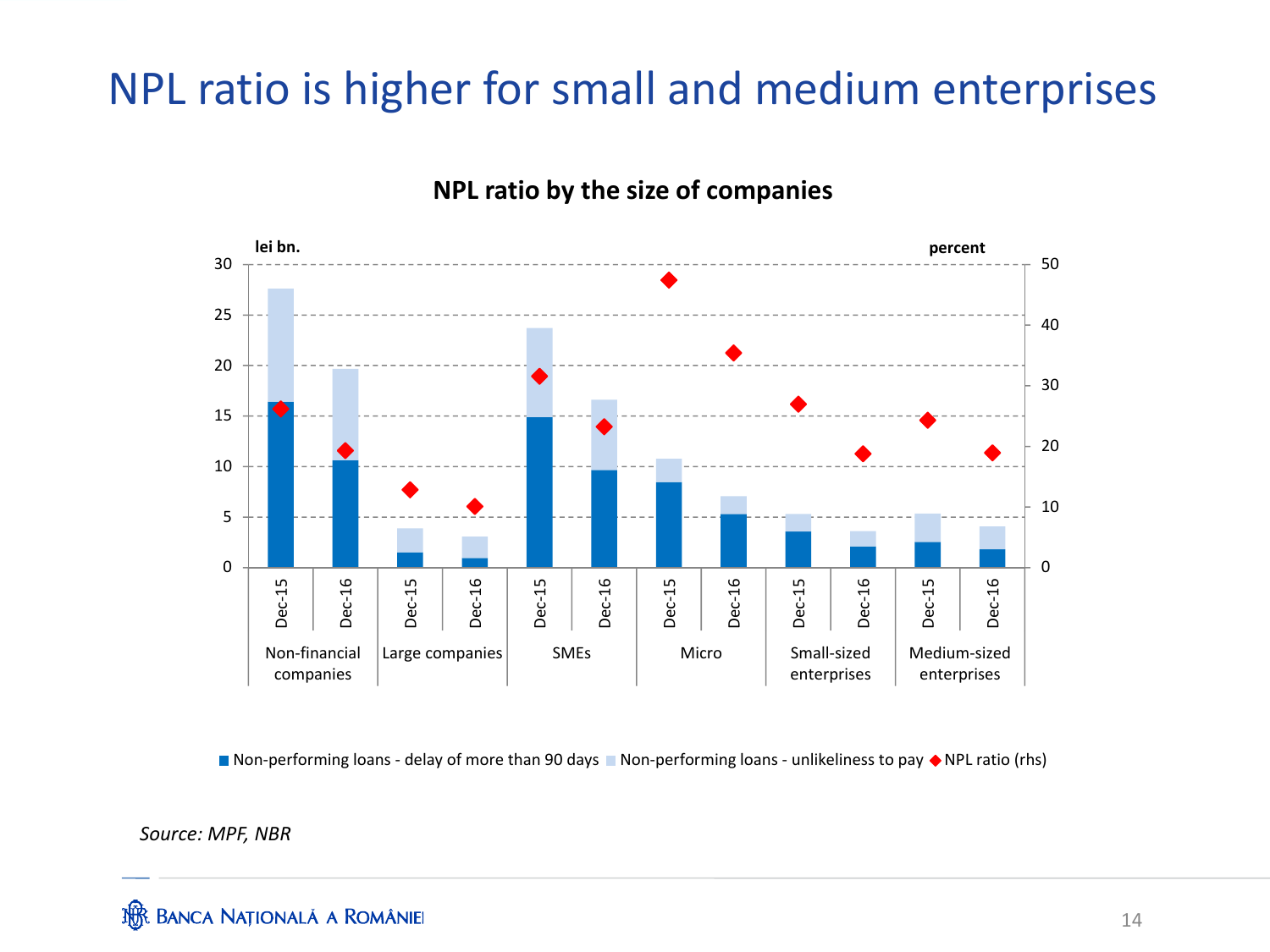## NPLs distribution by sector is dominated by construction and real estate





*Source: MPF, NBR*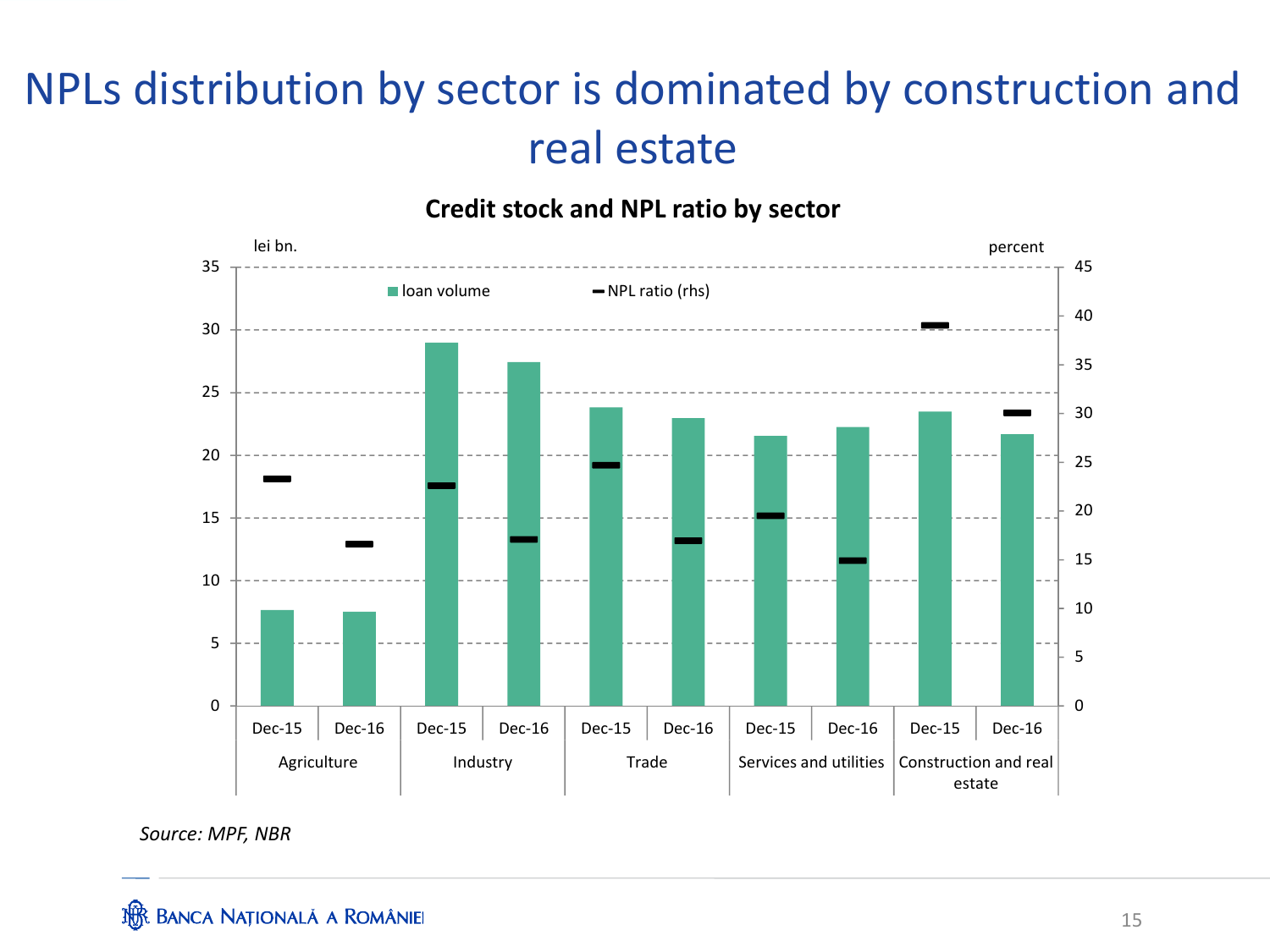# III. How we did it

- The first steps:
- I. Vienna Initiative (2009)
	- Prevented large capital outflows
	- •Stabilized the exchange rate volatility
	- Prevented further deepening of economic recession
- II. Collateral valuation (2013)
	- Performed by independent auditors
	- $\bullet$  Accompanied by NBR stress tests (EBA methodology)
	- The resulted gap was closed by year‐end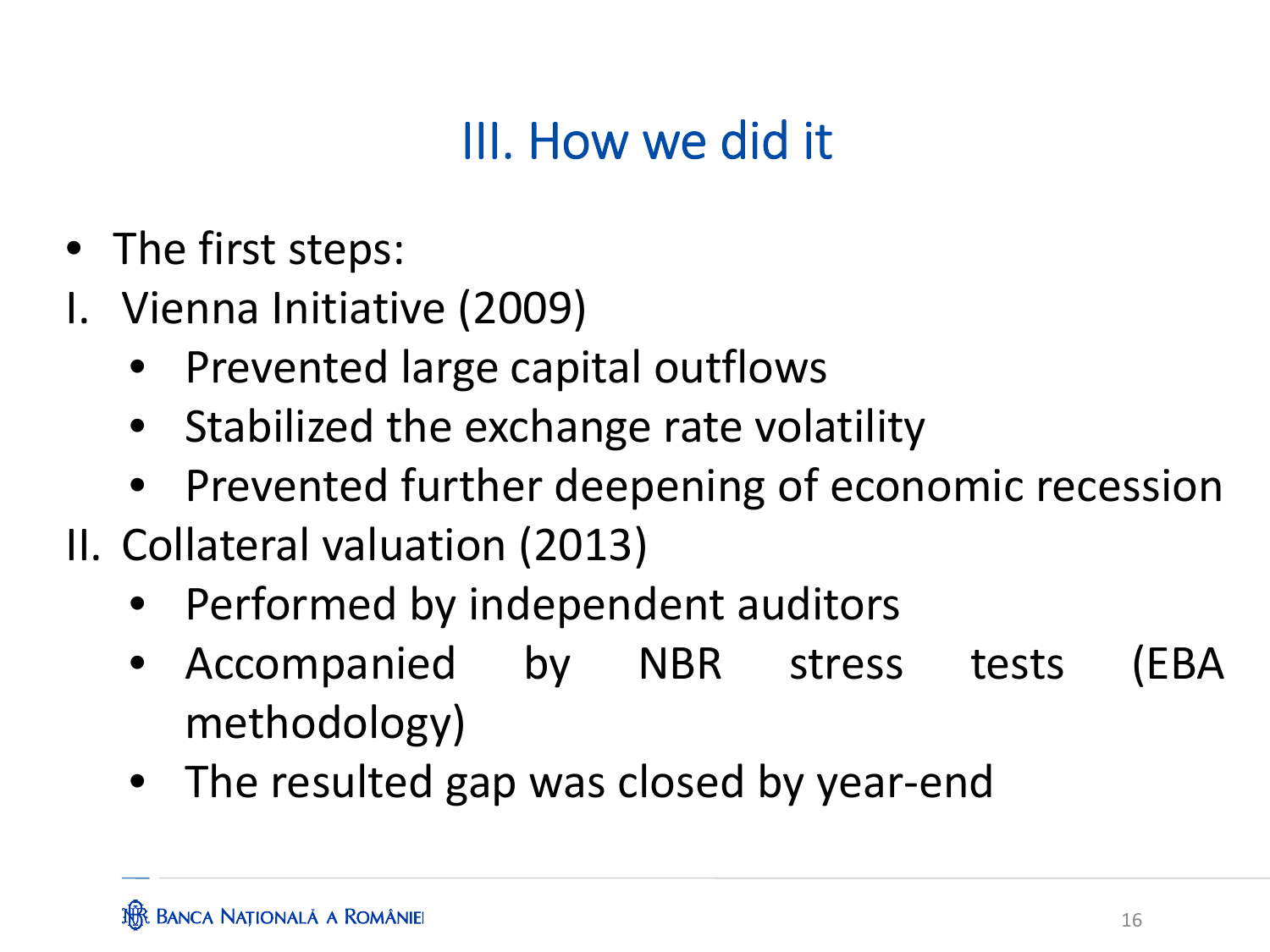# Acknowledging the role of IFIs

*" (…) an NPL resolution action plan will be prepared by end‐May 2014 (structural benchmark) and implemented by end‐June 2014. The plan will establish the role of the NBR in the process, set out the responsibilities of supervised entities, and foresee changes to prudential regulations so as to avoid moral hazard and provide appropriate incentives for <sup>a</sup> timely balance sheet clean‐up from unrecoverable loans."* (Romania: Letter of Intent, para 32, March 2014 )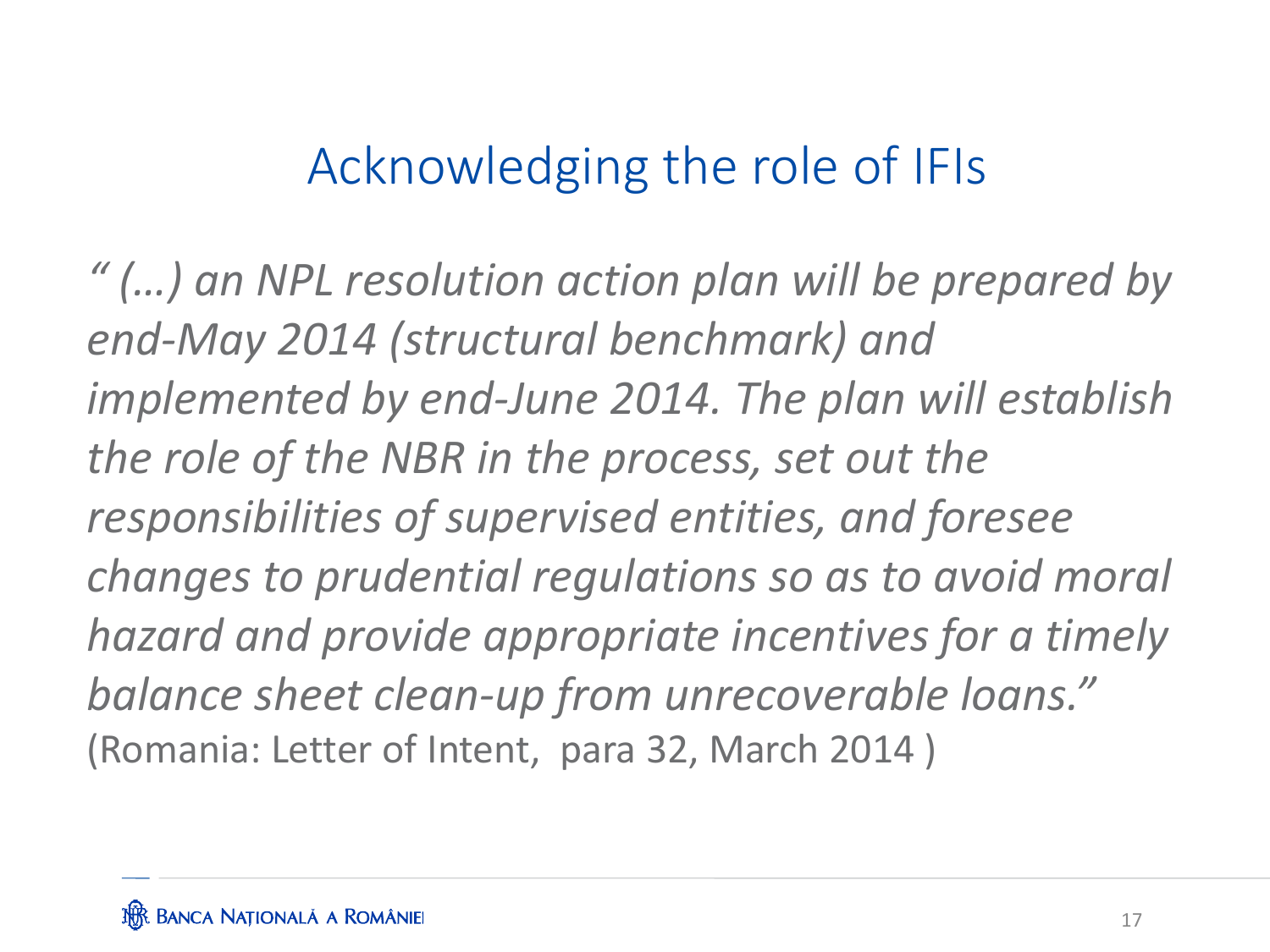# **How we did it: Main steps to reduce NPLs**

- III. Regulatory and supervisory measures (2014) (cont.)
	- •NBR recommendations to banks:
- 1. to **remove the exposures** representing non-performing loans fully covered by provisions.
- 2. to **fully cover with provisions** the exposures **having debt service over 360 days** without initiation of legal proceedings to recover debts, followed by their removal.
- 3. to **establish provisions in order to cover at least 90% of the exposures against borrowers in insolvency.**
- 4. to **carry out an external audit** on the IFRS provisions established by banks to cover losses for the existing loans, and also on the banks' collateral
- 5. to **fully cover by provisions the unsecured NPLs overdue for more than 180 days**, followed by their removal.

**JE BANCA NATIONALĂ A ROMÂNIE**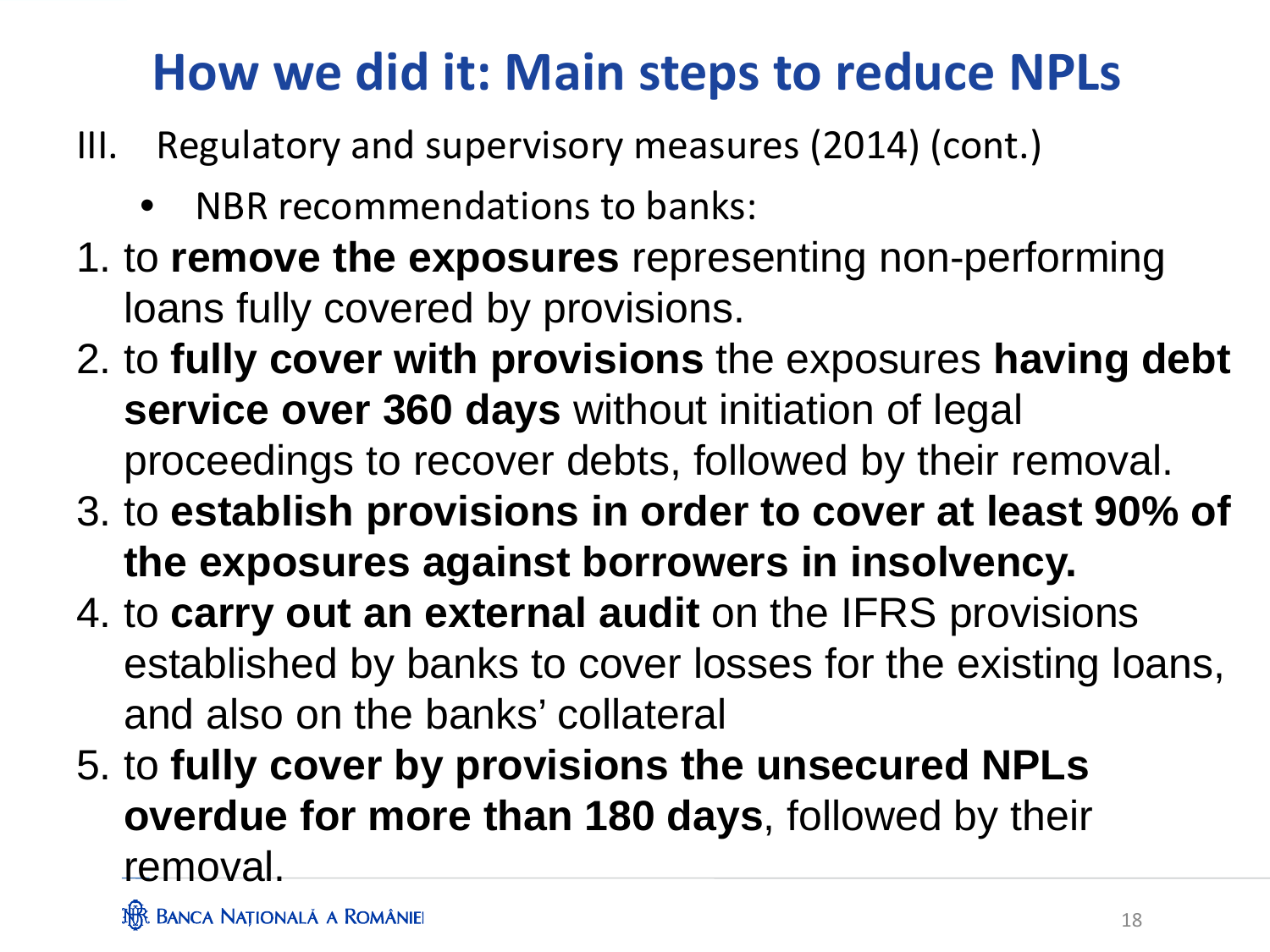How we did it: main steps to reduce NPLs

IV. Collateral valuation – third revision 2015

V. Supervisory measures (2016)

- NBR recommendations to fully cover with IFRS provisions of unsecured NPLs overdue by more than 180 days, followed by the removal of exposures from on‐balance sheet
- VI. **NBR's ownership of fighting NPLs:** the process continued after the completion of IMF and EC agreements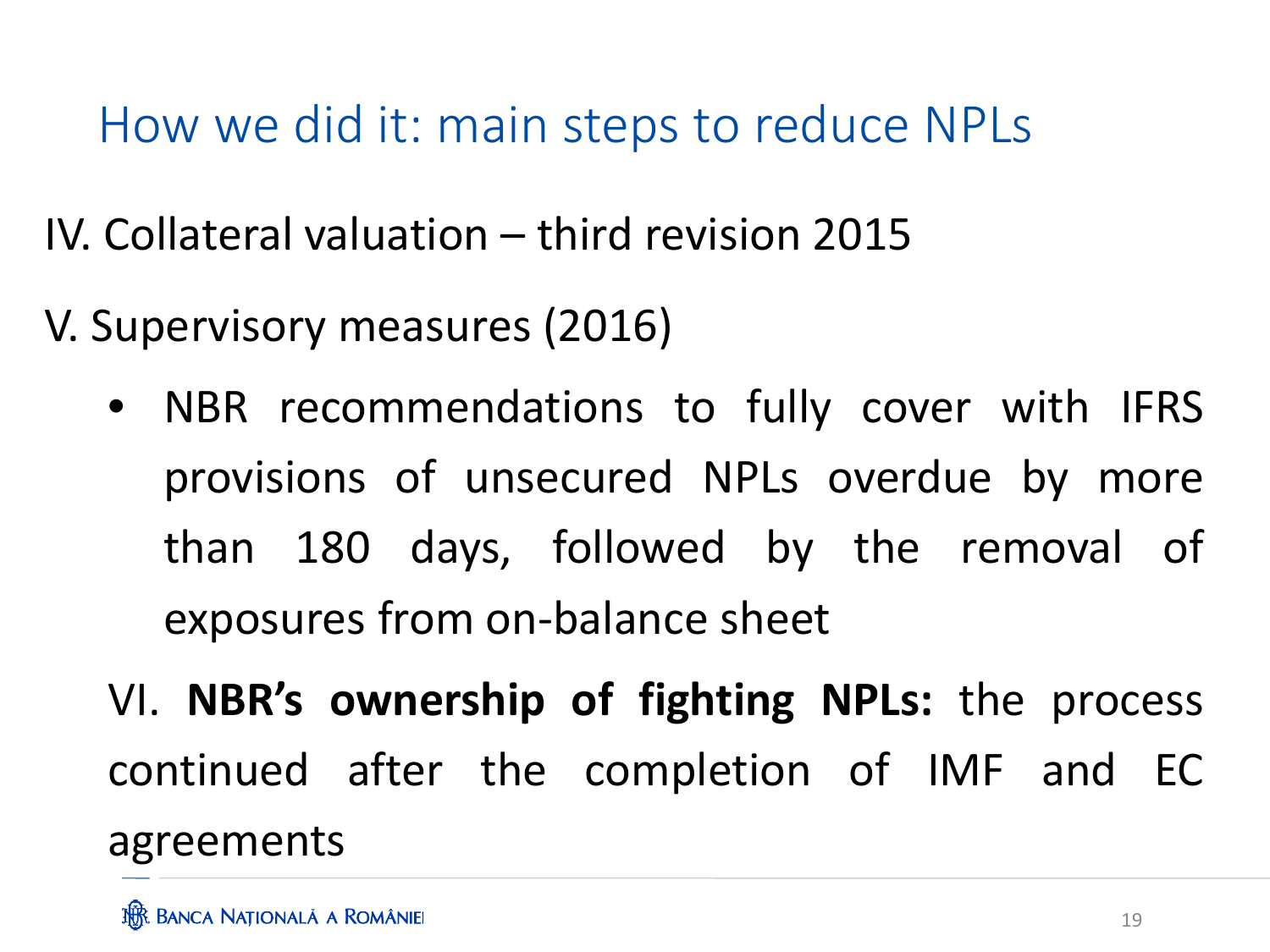# How we did it: the supporting factors

The successful resolution of NPLs was favored in Romania by:

- (i) an already high NPL coverage by provisions;
- (ii) the proper capitalization of banks;
- (iii) the active secondary NPL market on the backdrop of a strong economic outlook (with successful transactions reaching billions of euro in 2015 and 2016);
- (iv) the joint approval of the resolution exercise by all credit institutions, which alleviated their concerns raised in light of the reputational risk.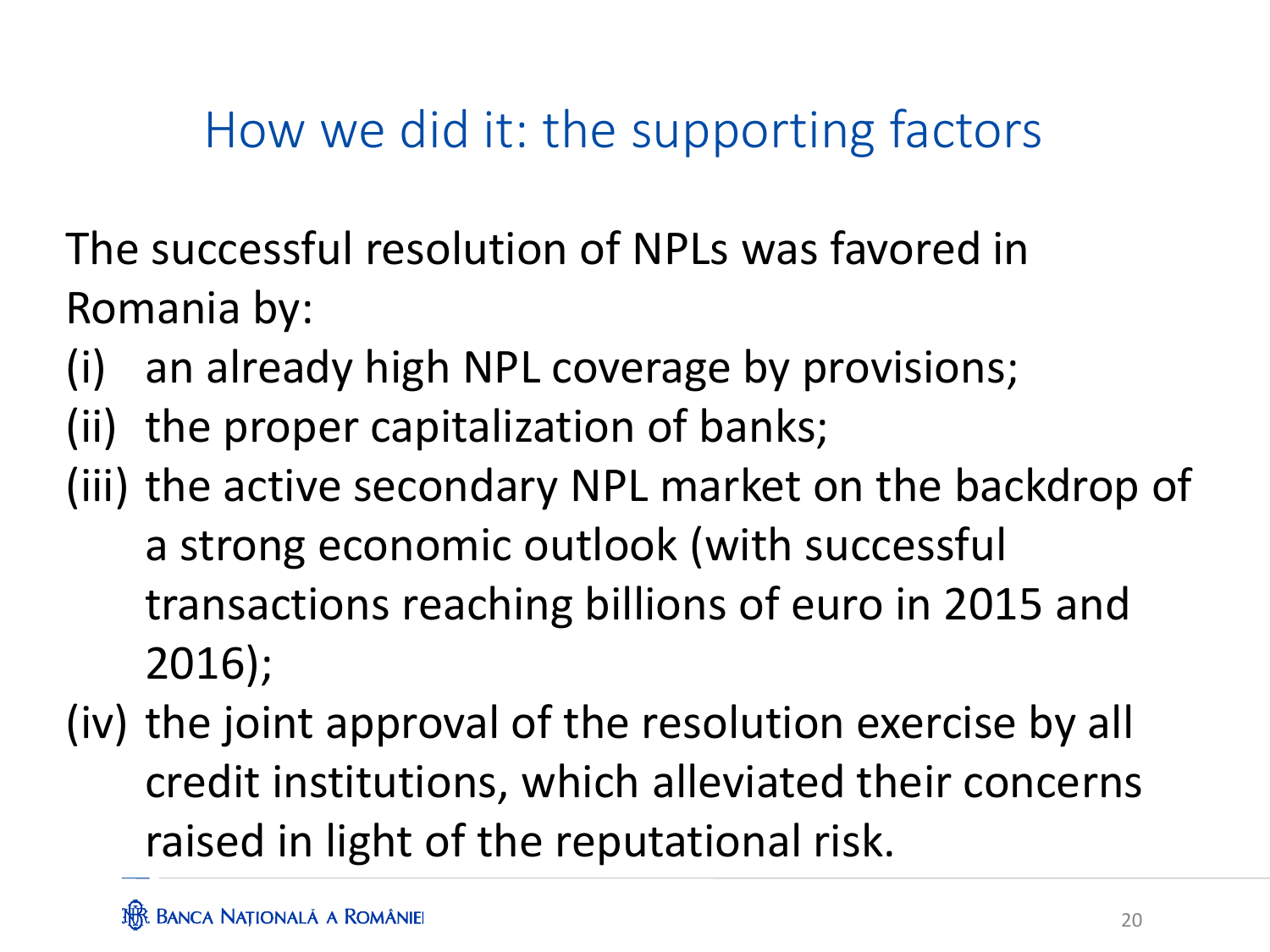# IV. Results of the NBR's action plan

- Total loans sold and loans removed to off‐balance sheet (2014 – 2016): 17.64 billion lei (3.96 billion euro) ‐ NPL ratio declined from 21.5% in September 2014 to 9.5% in December 2016 (EBA definition)
- Total costs with provisions (2015 2016): 20.8 billion lei (4.7 billion euro)

‐ NPL coverage ratio increased from 54.1% in September 2014 to 57.7% in December 2016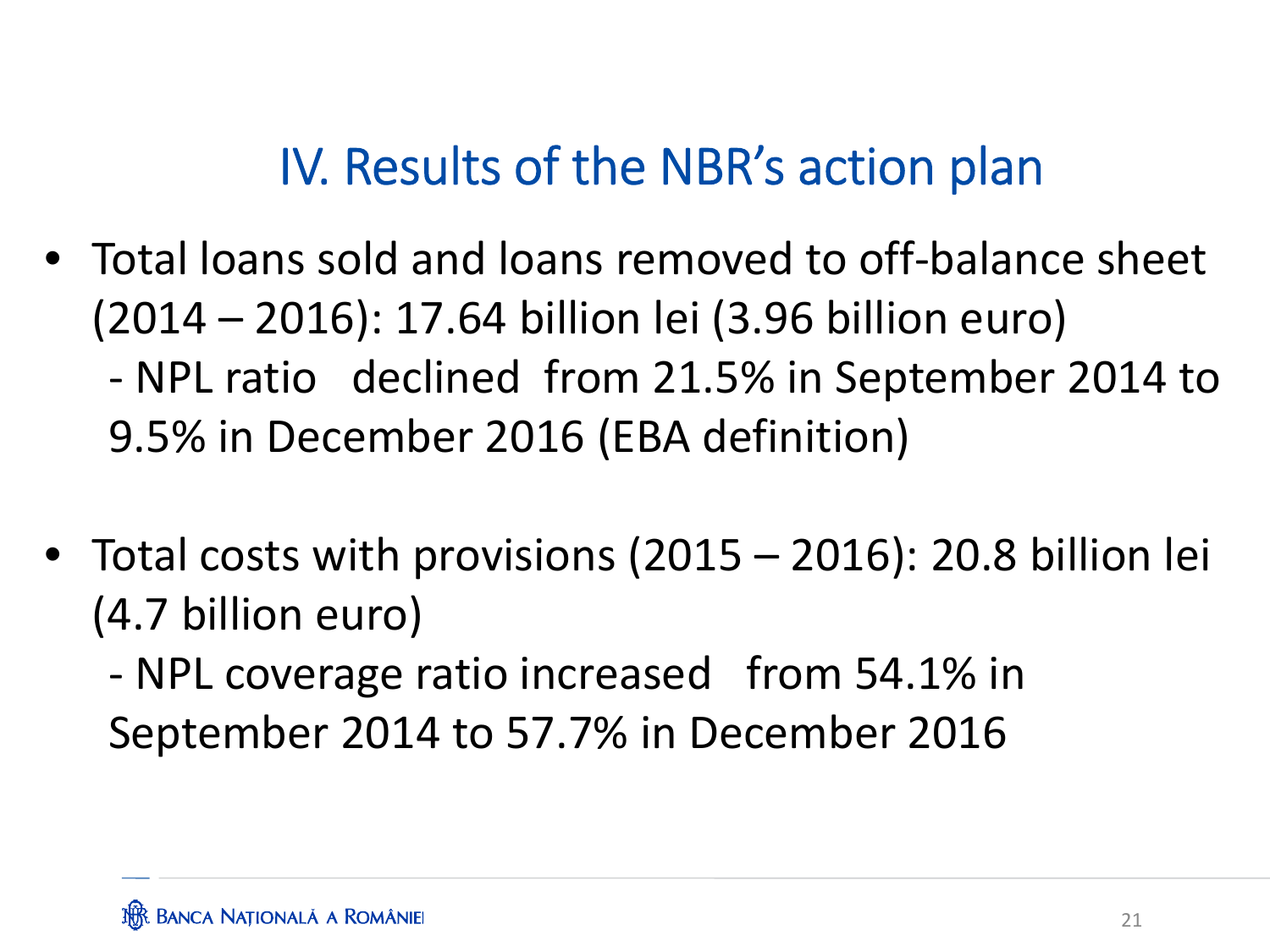#### **Developments in Non‐Performing Loans**



Mar.14 Apr.14 Jun.14 Sep.14 Dec.14 Mar.15 Jun.15 Sep.15 Nov.15 Dec.15 Mar.16 Jun.16 Sep.16 Dec.16\* Feb.17\*

\*) indicators are calculated based on data in prudentialreports, prior to submission of audited annualaccounts

Indicator calculated based on prudential reports submitted by all banks (both banks that determine the minimum capital requirement for credit risk based on the standardised approach and banks using internal models‐based approach) forloansmeeting the non‐performance criteria (debtservice longerthan 90 days and/orwhere judicial proceedings have been initiated).

EBA – defined indicator, determined asthe ratio between **a) the total non‐performing exposuresrepresentedby loans and advances** (where non‐performing exposure is defined as any exposure satisfying any ofthe following criteria: (i) material exposureswhich are more than 90 days past due;(ii) the debtoris assessed as unlikely to pay its credit obligations in full withoutrealisation of collateral, regardless of the existence of any past due amount or of the numberof days pastdue) and **b) total exposuresrepresentedby loans and advances**.

In June 2015, the methodologicalnotes on the FINREP framework atsolo levelwere amended so as to include cash balances with the central bank and otherdemand deposits with credit institutionsin the non‐performing exposurereportform.

*Source:NationalBank of Romania*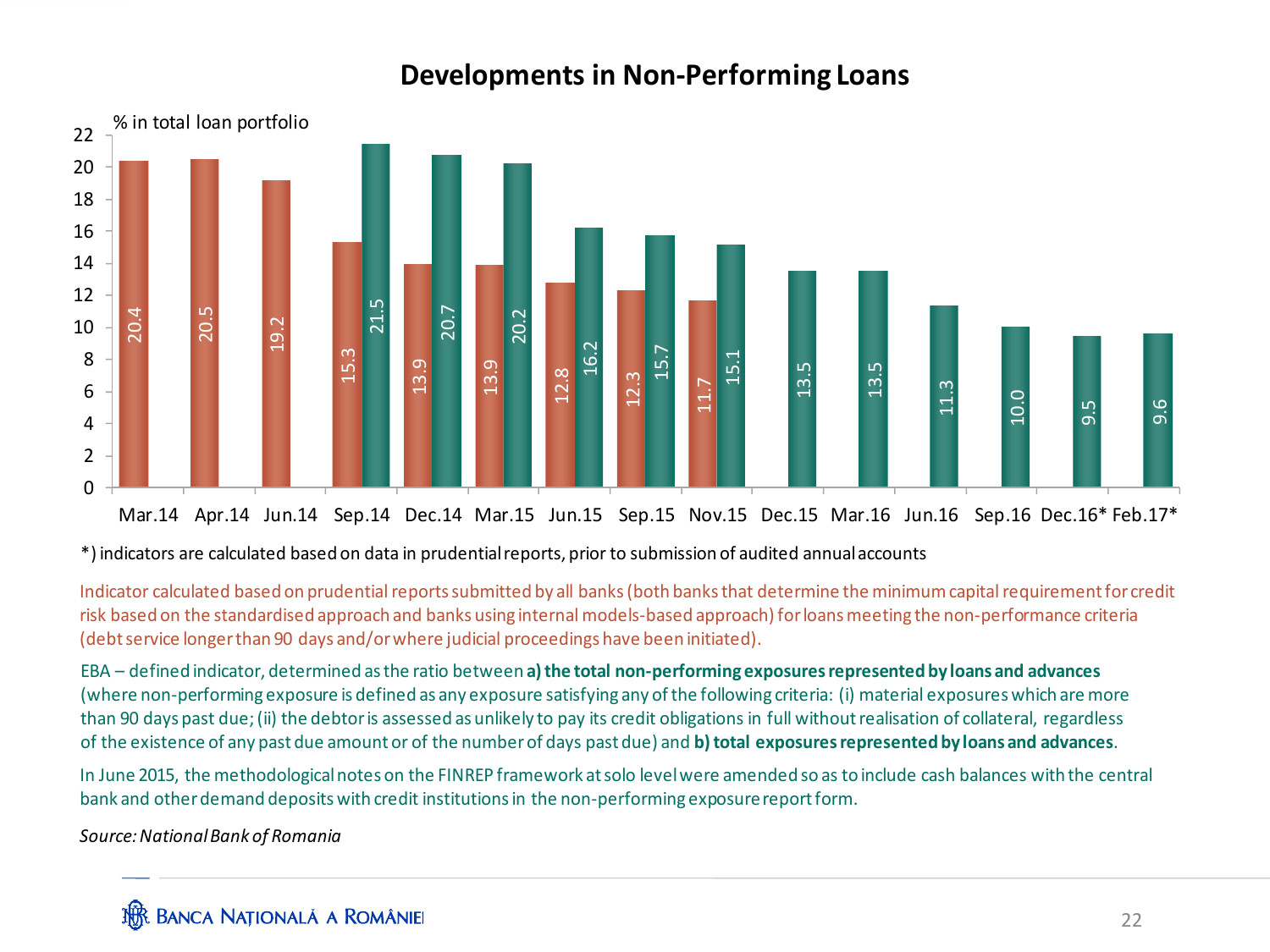### Largest decline of NPL ratio in EU



*Source: EBA Risk Dashboard ‐ 2016 Q4*

*Source: EBA Risk Dashboard – 2015 Q4 and 2016 Q4*

**BANCA NAȚIONALĂ A ROMÂNIEI**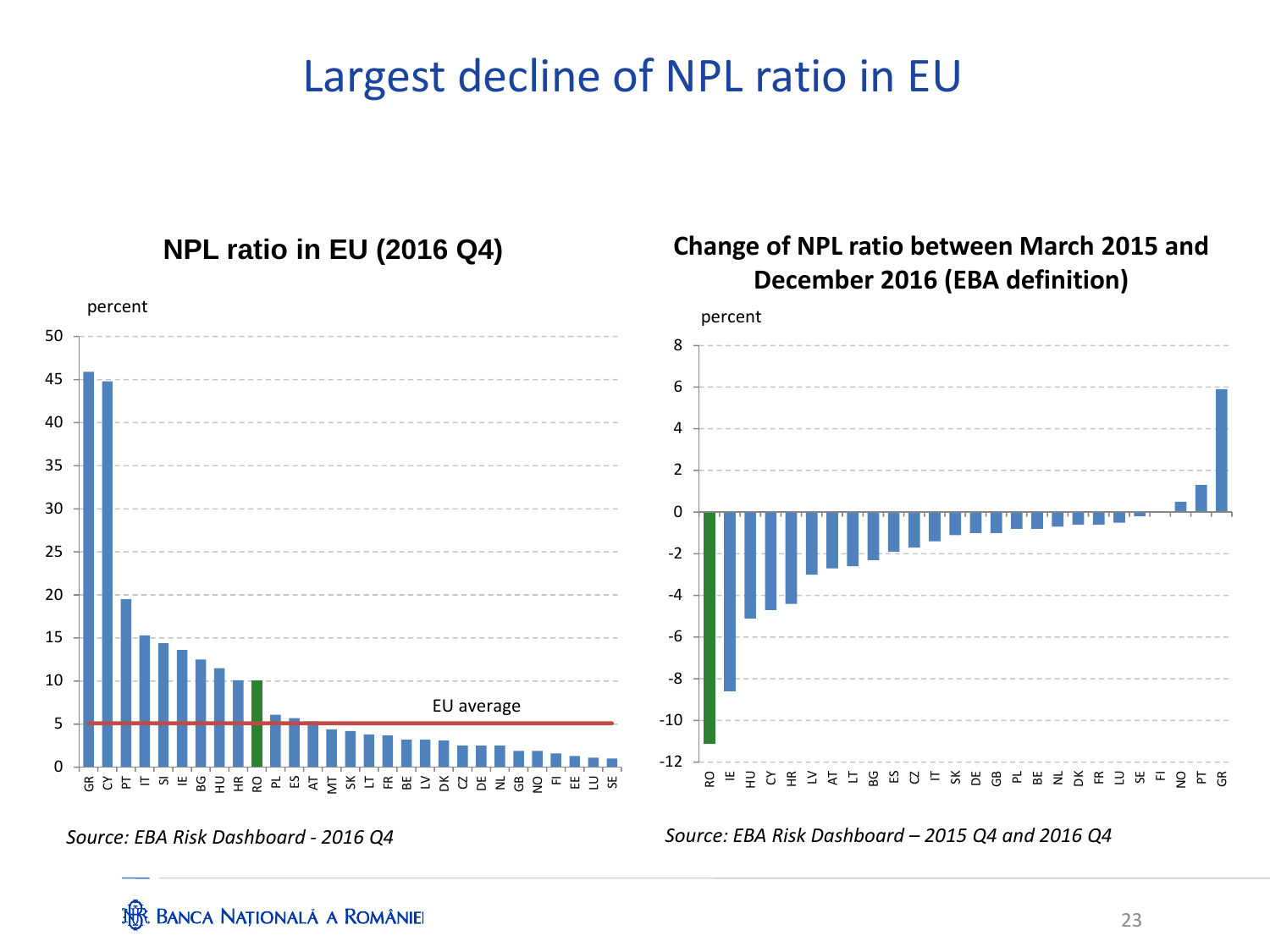### NPLs selling increased after 2014

#### **Total NPLs sold by banks**

|      | <b>No. of loans</b> |                        |                                         | <b>Value of loans</b> |          |                                                   |
|------|---------------------|------------------------|-----------------------------------------|-----------------------|----------|---------------------------------------------------|
| Year |                     | of which<br>households | of which non-<br>financial<br>companies | (lei billion)         | of which | of which<br>households non-financial<br>companies |
| 2013 | 20,296              | 19,645                 | 651                                     | 0.92                  | 0.78     | 0.14                                              |
| 2013 | 48,160              | 46,779                 | 1,381                                   | 1.74                  | 0.74     | 1.00                                              |
| 2014 | 14,877              | 10,850                 | 4,027                                   | 4.18                  | 1.46     | 2.72                                              |
| 2015 | 10,589              | 8,721                  | 1,868                                   | 1.16                  | 0.31     | 0.85                                              |
| 2016 | 20,565              | 10,065                 | 10,500                                  | 3.90                  | 0.52     | 3.38                                              |

*Source: NBR*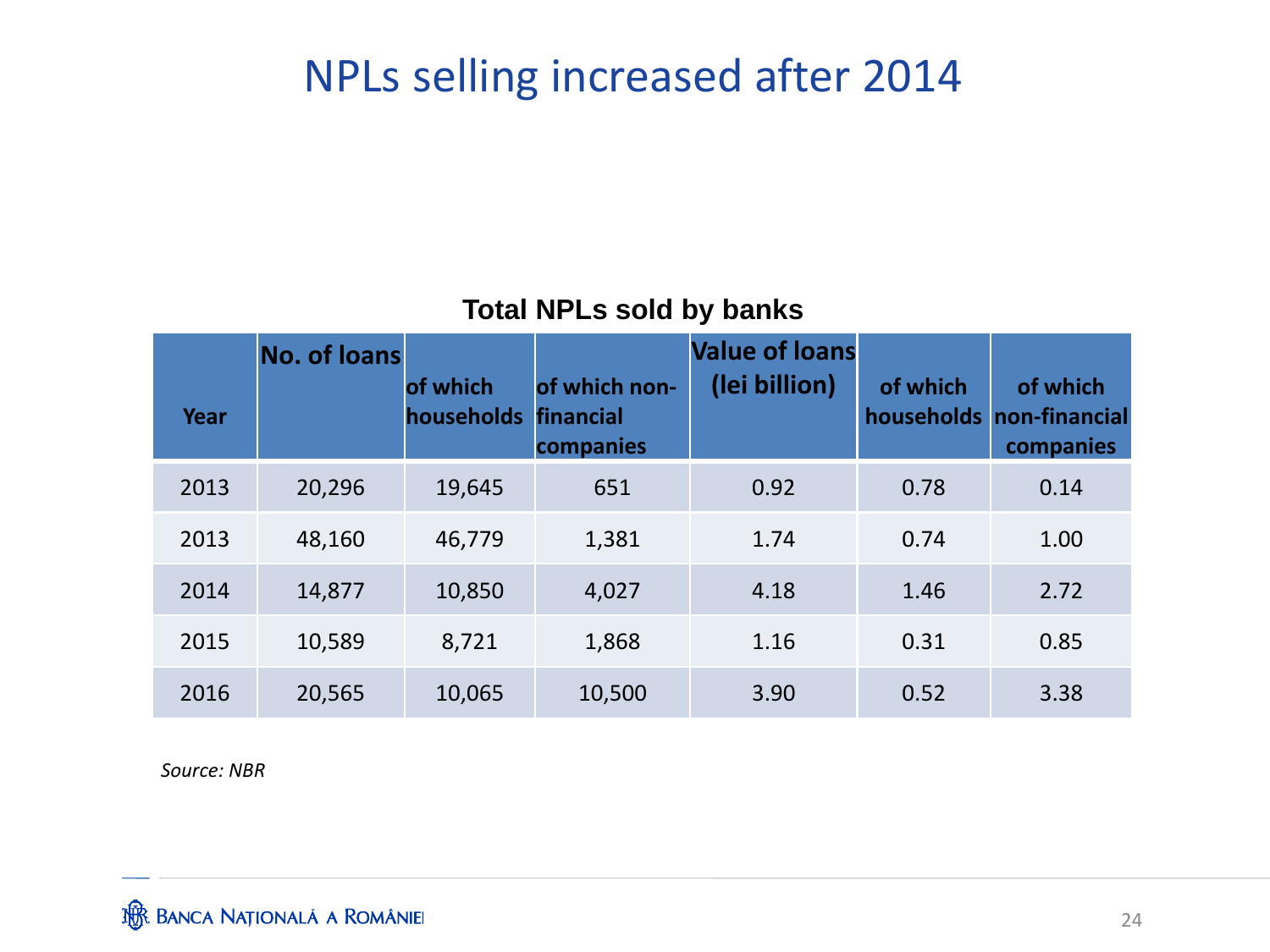### Provisioning cost for covering credit risk

#### **Cost for banks to cover the non-performing loans**



*Source: Florin Georgescu, 2016, National Bank of Romania's experience in dealing with the NPLs challenge; NBR*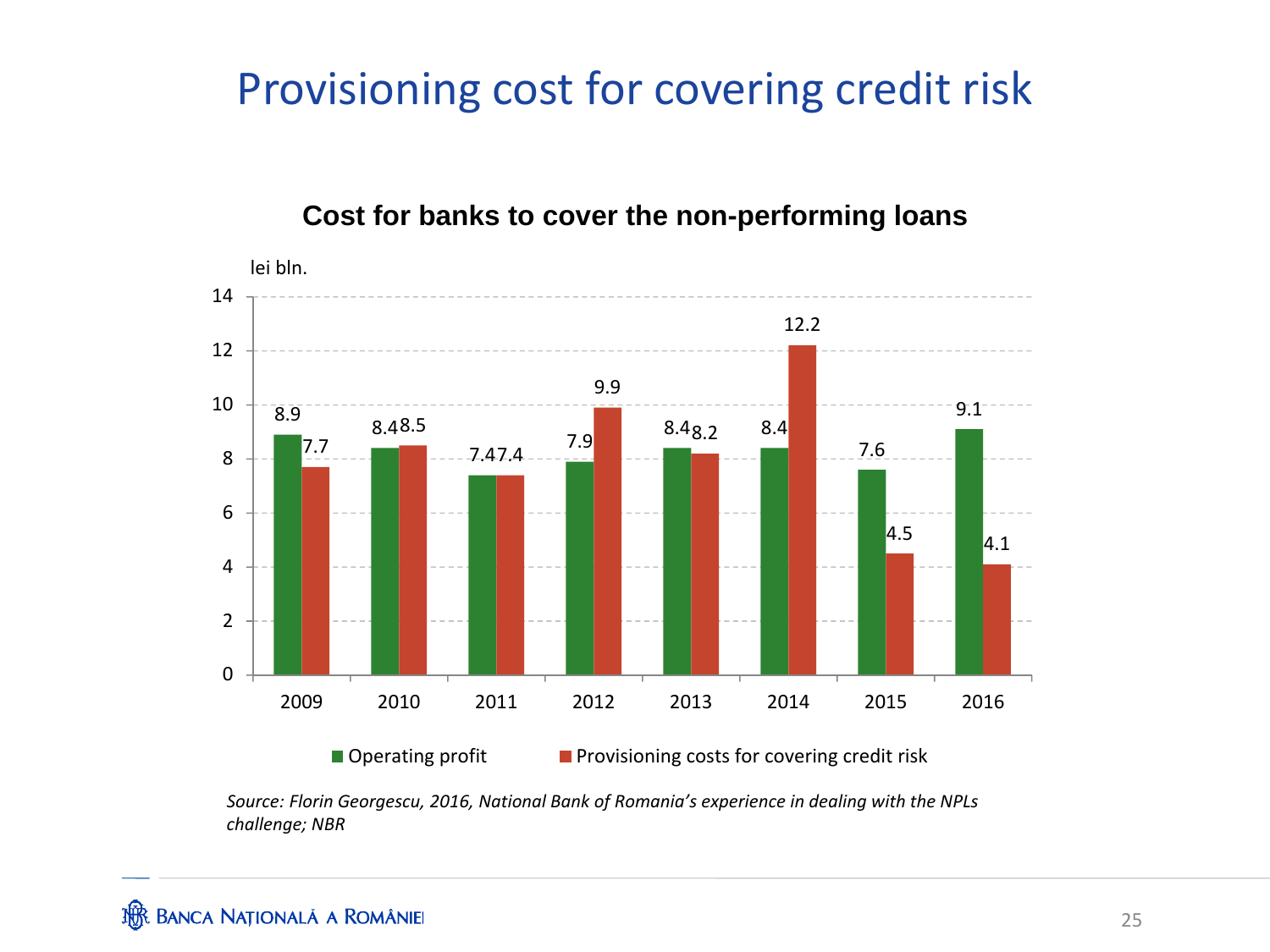

#### **Coverage ratio of NPLs (NBR and EBA definitions)**

NPL Coverage Ratio ‐ NBR definition (Specific IFRS adjustments for non‐performing loans/ Exposure to non‐banking loans overdue for more than 90 days and/or for which legal proceeding were initiated, irrespective of credit risk assessment approach)

NPL Coverage Ratio ‐ EBA definition (Adjustments for non‐performing loans and advances/ Non‐performing loans and advances)

*Source: NBR*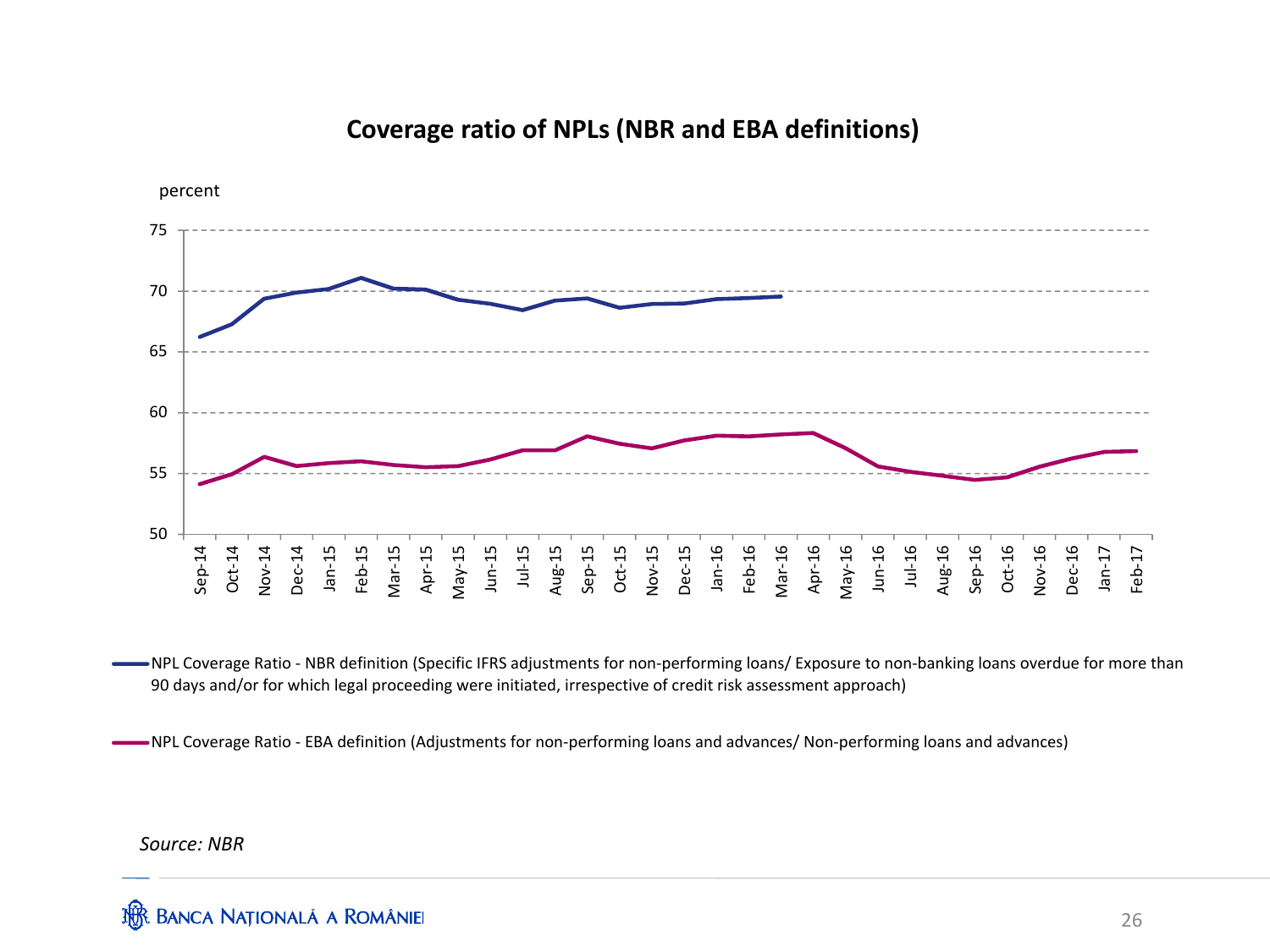### Romania has the highest coverage ratio of NPLs in EU

**Coverage ratio of NPLs in EU (2016 Q4)**



*Source: EBA Risk Dashboard ‐ 2016 Q4*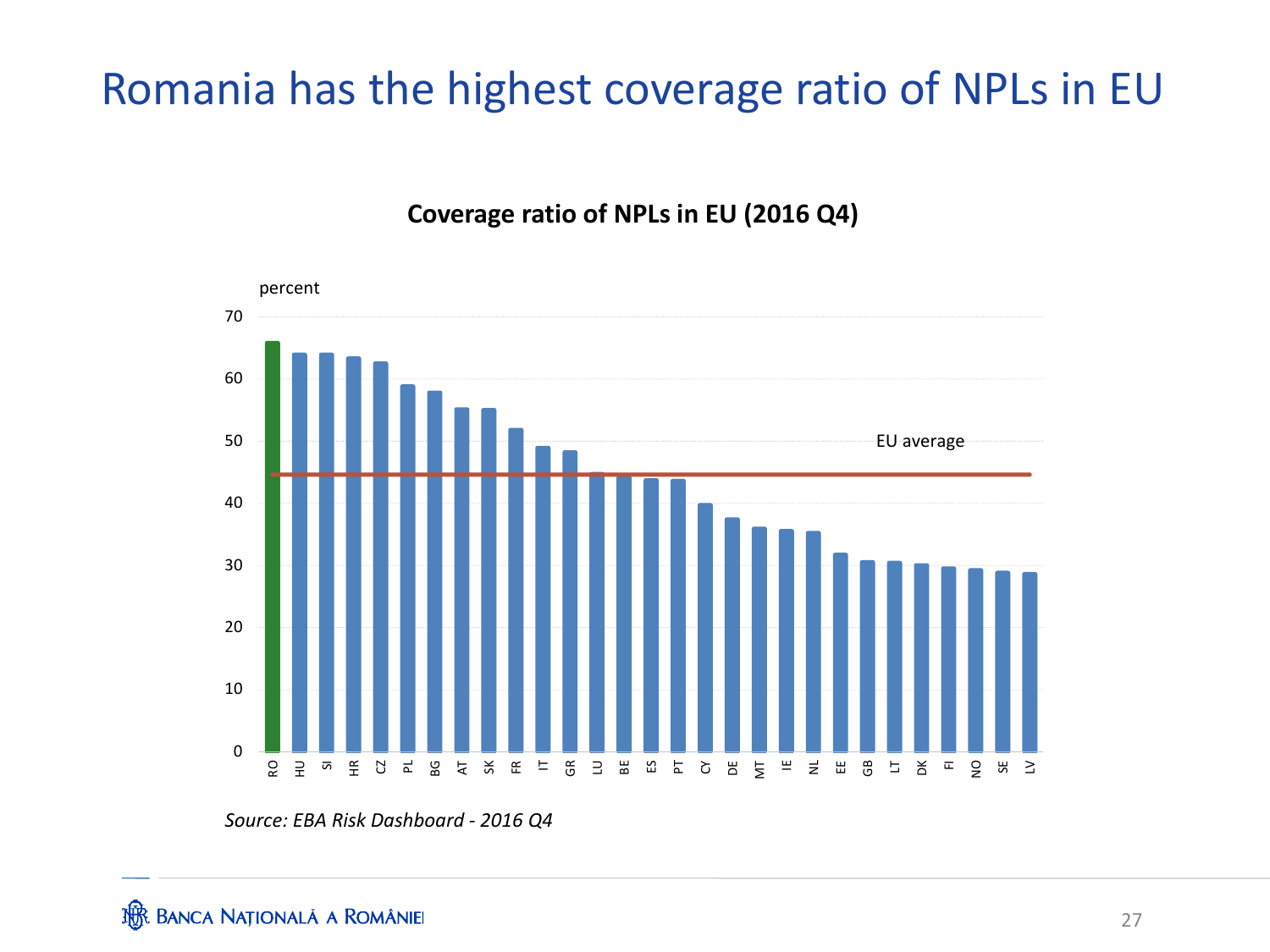# NPLs coverage with capital and provisions is above the EU average

**Texas ratio in EU (September 2016)**



*Note: Texas ratio <sup>=</sup> non‐performing loans/(Tier 1 capital <sup>+</sup> provisions) Source: ECB, consolidated data*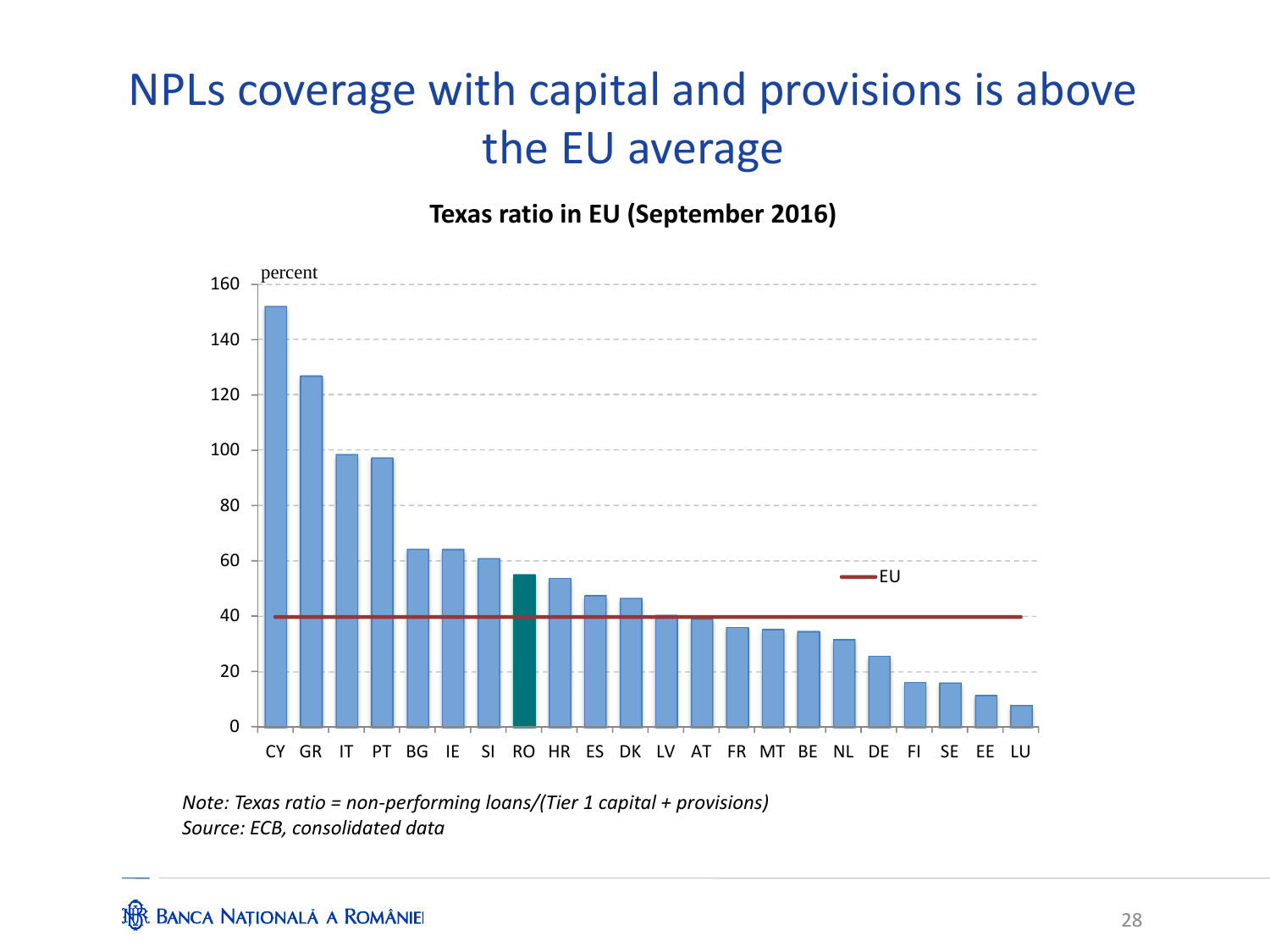# Outstanding issues

- Creditless recovery
- •Insolvency of firms
- •• Permanence of debt after NPLs are written off
- Communication between banks and customers needs improvement
- Implementing new EBA guidelines for NPLs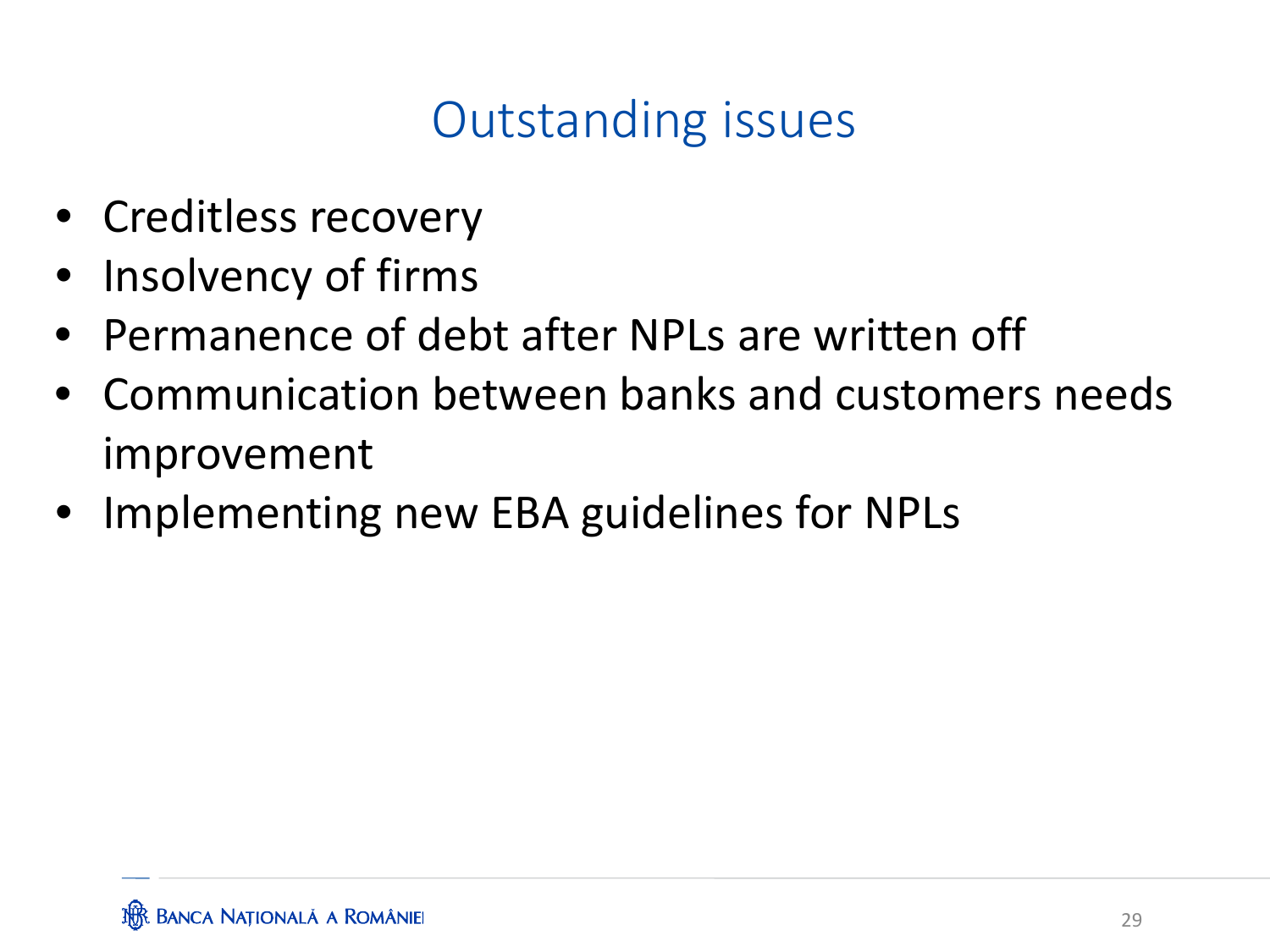# Next steps

- FSAP starting soon.
- AQR and stress test with EBA and EC support , and IMF observer status, in 2018. Steering Committee already established, terms of reference agreed.
- Macro‐prudential policies (pillar 1 and/or pillar 2) are more effective and faster tools to prevent new accumulation of structural strains.